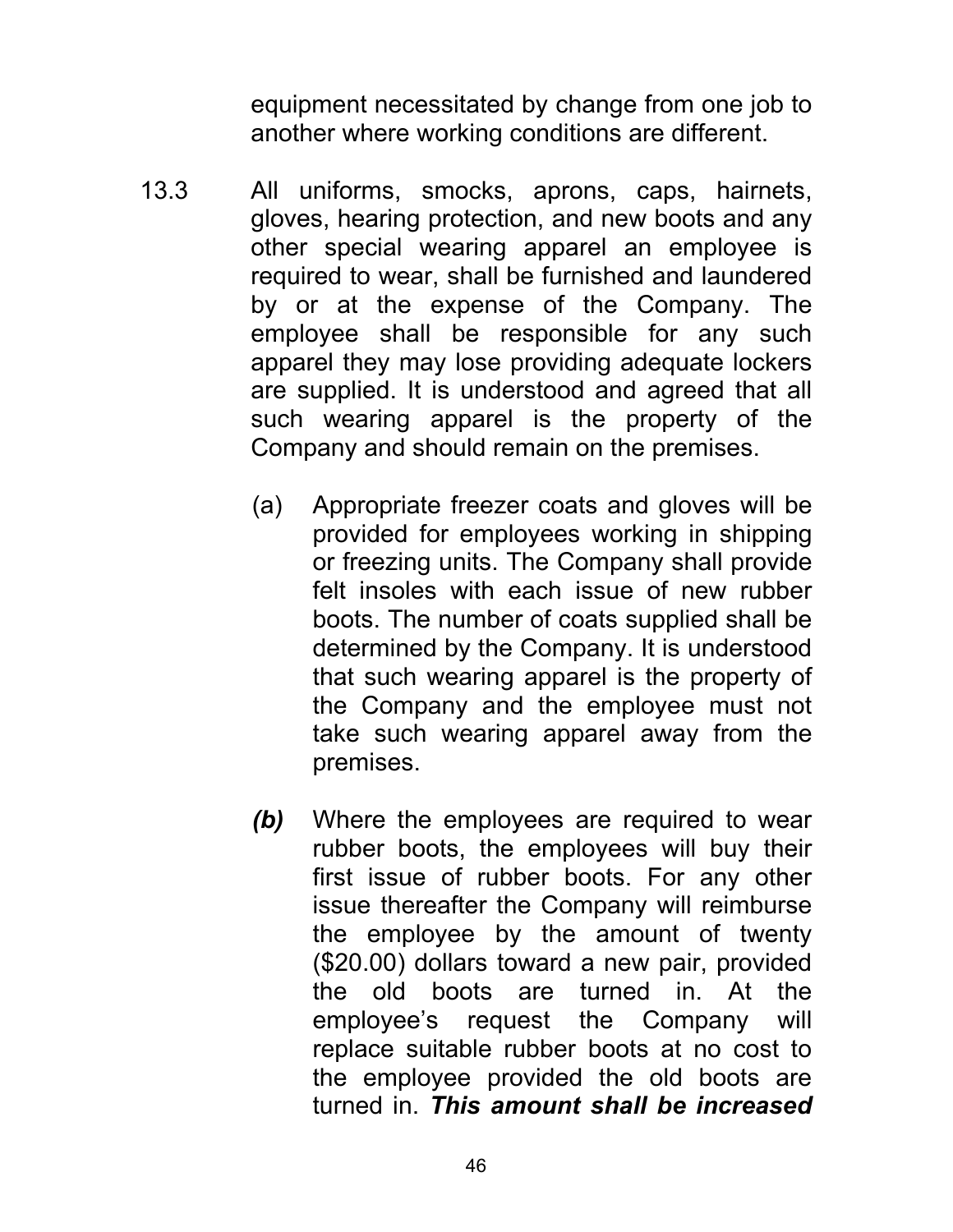*to thirty (\$30.00) dollars effective the date of ratification.* The Company also agrees to maintain a proper supply of rubber boots for employees.

- (c) The first issue of insulated vests to packaging department employees will be charged out at cost and further issues at no charge on exchange.
- (d) Maintenance employees and other employees in the Plant required to wear safety shoes upon completion of six (6) months of employment shall receive seventyfive (\$75.00) dollars toward a new pair of safety shoes thereafter be limited to seventyfive (\$75.00) dollars every six (6) months or one hundred seventy-five (\$175.00) dollars every twelve (12) months, if needed. *Effective April 3rd, 2022 the seventy-five (\$75.00) dollars amount will be increased to eighty-five (\$85.00) dollars every six (6) months. Effective April 3rd, 2024 the eighty-five (\$85.00) dollar amount will be increased to ninety-five (\$95.00) dollars every six (6) months.*
- (e) The Company agrees to supply proper external hearing protection or internal hearing protection. The employee may elect which type to wear and will be allowed the option of wearing both. Replacement external hearing protection will only be provided where the employee returns a worn out pair.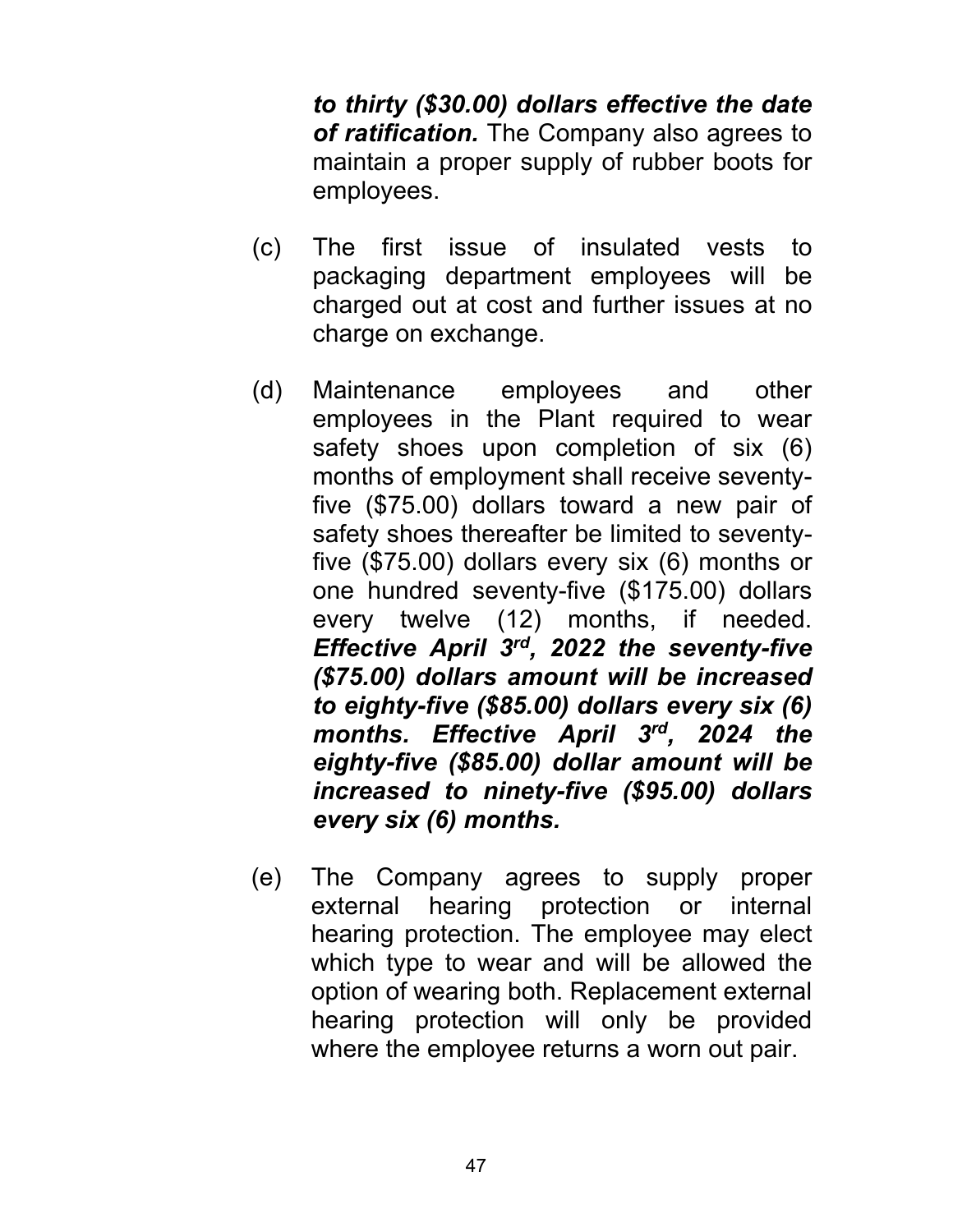- 13.4 Pre-employment medicals are to be paid for by the employee. All subsequent medicals required by the Company for the purposes of accommodation, are to be paid for by the Company.
- 13.5 The Company may request a Driver's Abstract at any time from an employee classified as a Truck Driver, or any employee temporarily filling that position, for the purpose of determining that the employee has a valid driver's license. The Company will pay for the fee for obtaining the Abstract.
- 13.6 Payment of net wages owing will be made by electronic transfer of funds direct to the employee's bank account on each payday. Pay stubs providing the supporting documentation for the direct deposit will be issued to employees before the end of the last scheduled shift prior to the payday or the following shift.

Payday is every second Friday. The electronic transfer of funds will be processed before twelve o'clock noon (12:00 p.m.) on those days. Where payday is a Statutory Holiday, then the transfer of funds will occur by twelve o'clock noon (12:00 p.m.) on the last working day prior to the Statutory Holiday.

Employees may select the financial institution of their choice and may change that designation by giving the Company thirty (30) days notice.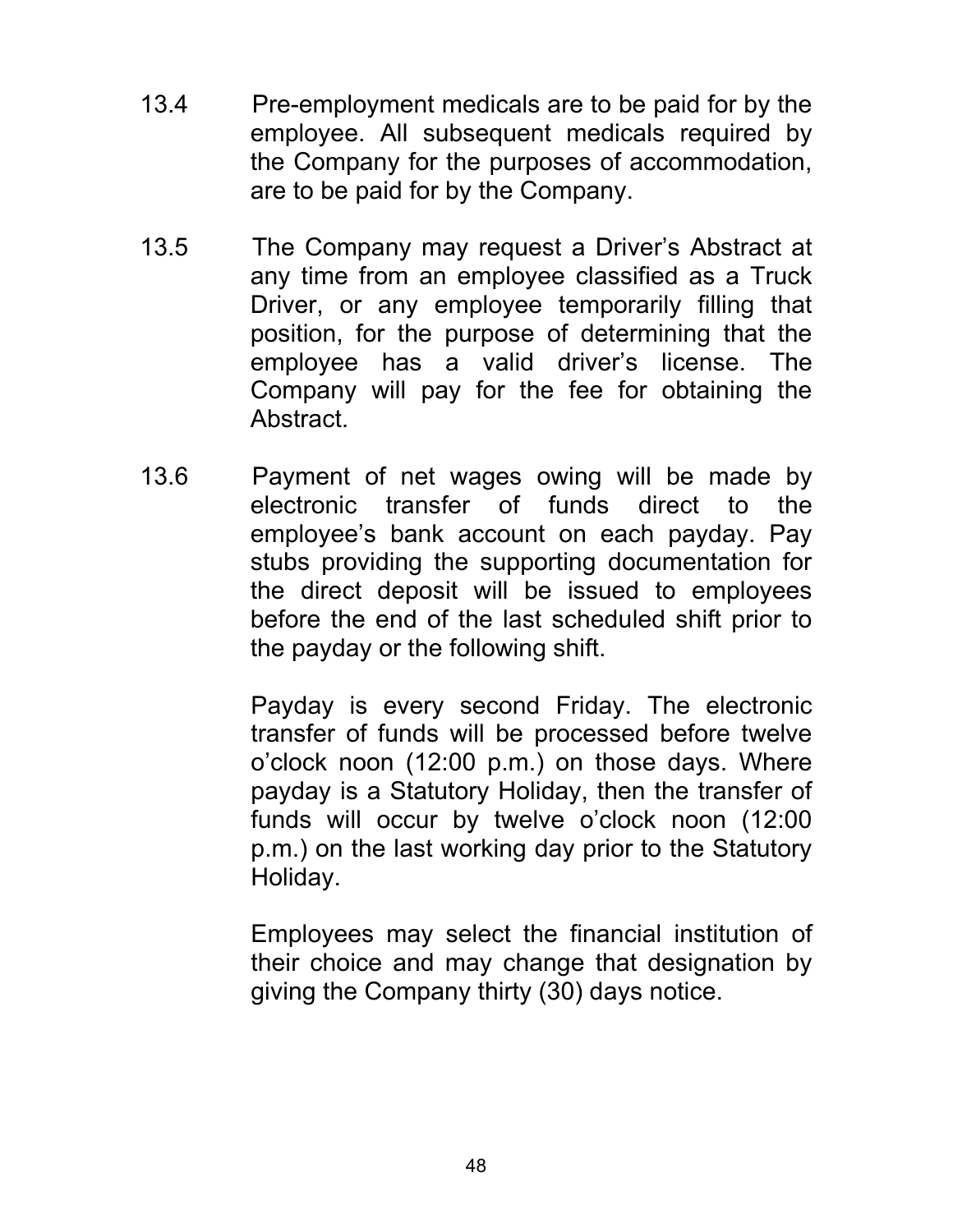# 13.7 Time Off to Vote

The Company agrees to fully comply with any law requiring that employees be given time off to vote.

13.8 Employees will be granted time off without pay to keep doctor or dentist appointments or other appointments providing however, the Company is given one (1) weeks notice in advance except in emergency. The Company may request supporting documentation of an appointment and will pay the cost for it, if they request it.

# 13.9 Union Recognition

(a) The Company agrees that the Union will have the right to use the lockable bulletin board, to be used for posting notices of official Union business exclusively. All such notices shall be submitted to a Company official for approval before posting. Such approval shall not be unreasonably withheld.

 The Company shall make available a locking mailbox for the use of the Union.

- (b) The Union agrees not to call a meeting of its members who are employees of the Company during working hours that will interfere with the normal operations of the Company.
- (c) The Company agrees to provide copies of all attendance or discipline letters to the Union and the employee.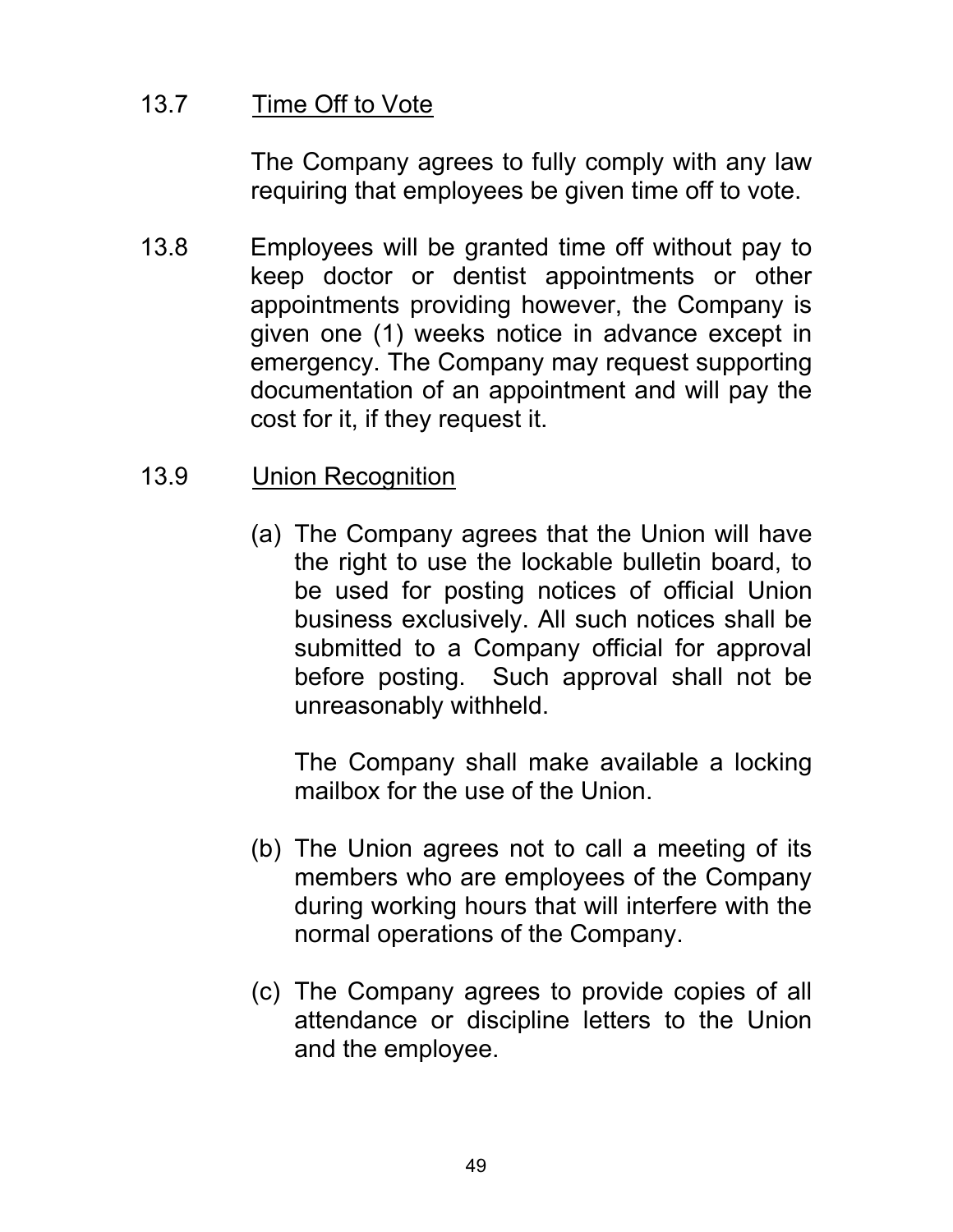# (d) *Union Access to the Workplace*

Any authorized Union Representative may, upon receiving permission from the Company, enter the Plant, *including the production floor accompanied by a member of the HR team, to inspect working conditions and to generally carry out the terms of this agreement, provided all plant rules and procedures applicable to all visitors are followed, and the Union Representative does not engage in any activity that is disruptive or interferes with the operation of the workplace nor do they* unduly occupy the time of employees during working hours.

In the event that the Company deems it necessary to meet with an employee away from *their* work station, the employee will be accompanied by a Steward.

Shop Stewards shall not leave their work to process or deal with any matter without first advising and receiving approval from their immediate *S*upervisor. The Company shall exercise reasonableness in their handling of such requests.

In all meetings between the Company and an employee, the employee or *S*teward if applicable, may request a translator and the Company will make best efforts to supply one from the bargaining unit or supervisory staff subject to any potential conflicts of interest.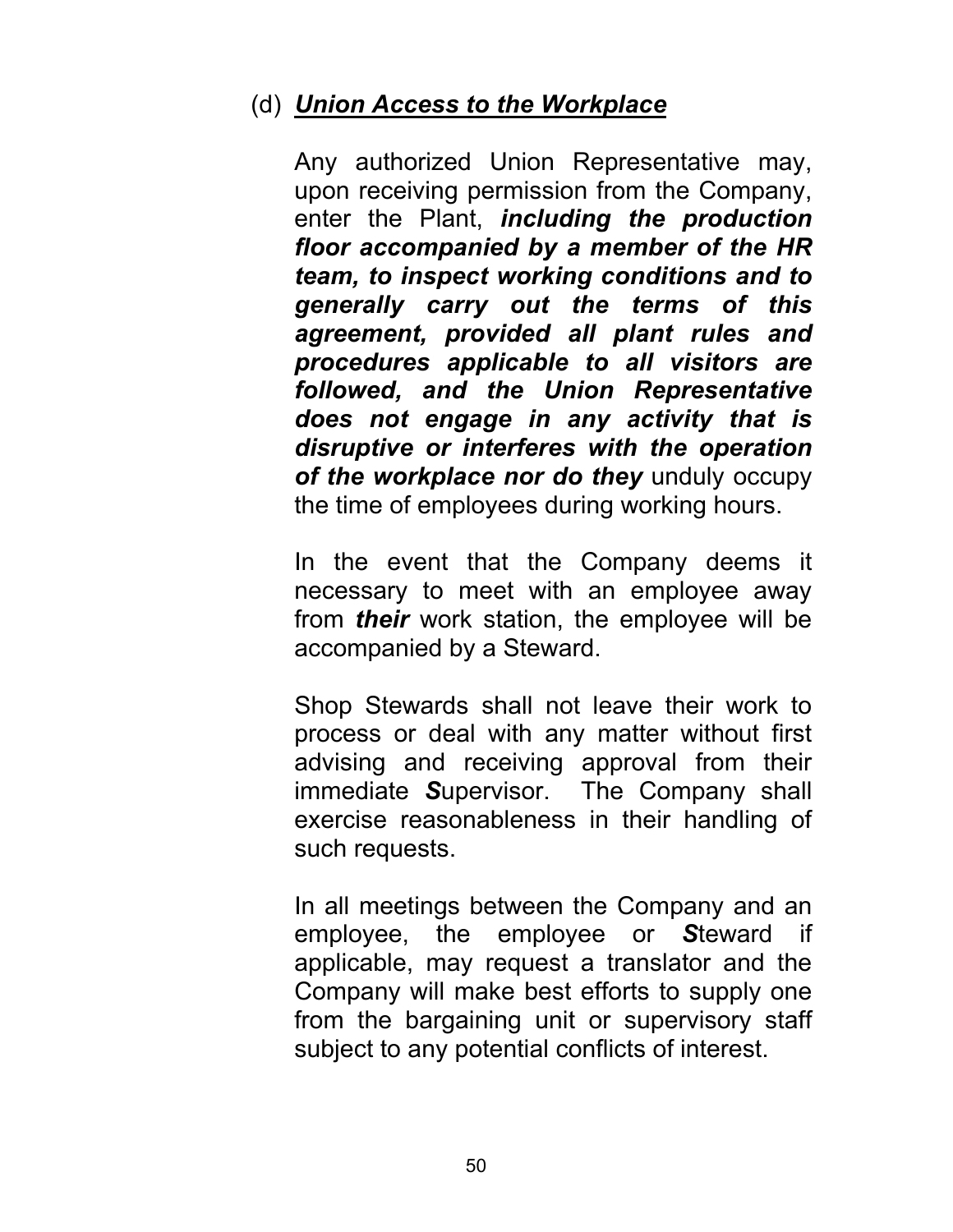# (e) Recognition of Shop Stewards

- (i) Shop Stewards may be elected or appointed by the Union from time to time and the Company shall be notified by the Union of such elections or appointments.
- (ii) Complaints and grievances of a minor or emergency nature may be submitted verbally by the Shop Steward to the designated representative of the Company prior to processing in the manner outlined in Articles 17 and 18 of the Collective Agreement.
- (iii) The Shop Steward may raise grievances and complaints with the Plant Manager or Management designate at a time suitable to both parties which may include time during regular working hours.
- (iv) When a Shop Steward is investigating a complaint or grievance on Company time, *they* will first notify the Plant Manager/Plant Superintendent or Supervisors. The time chosen for the investigation of the complaint or grievance must be acceptable to the Company; however, the Company will exercise reasonableness in the handling of such requests. The length of time involved in investigating the complaint or grievance, on Company time, will be that considered reasonable by both the Shop Steward and the Plant Manager.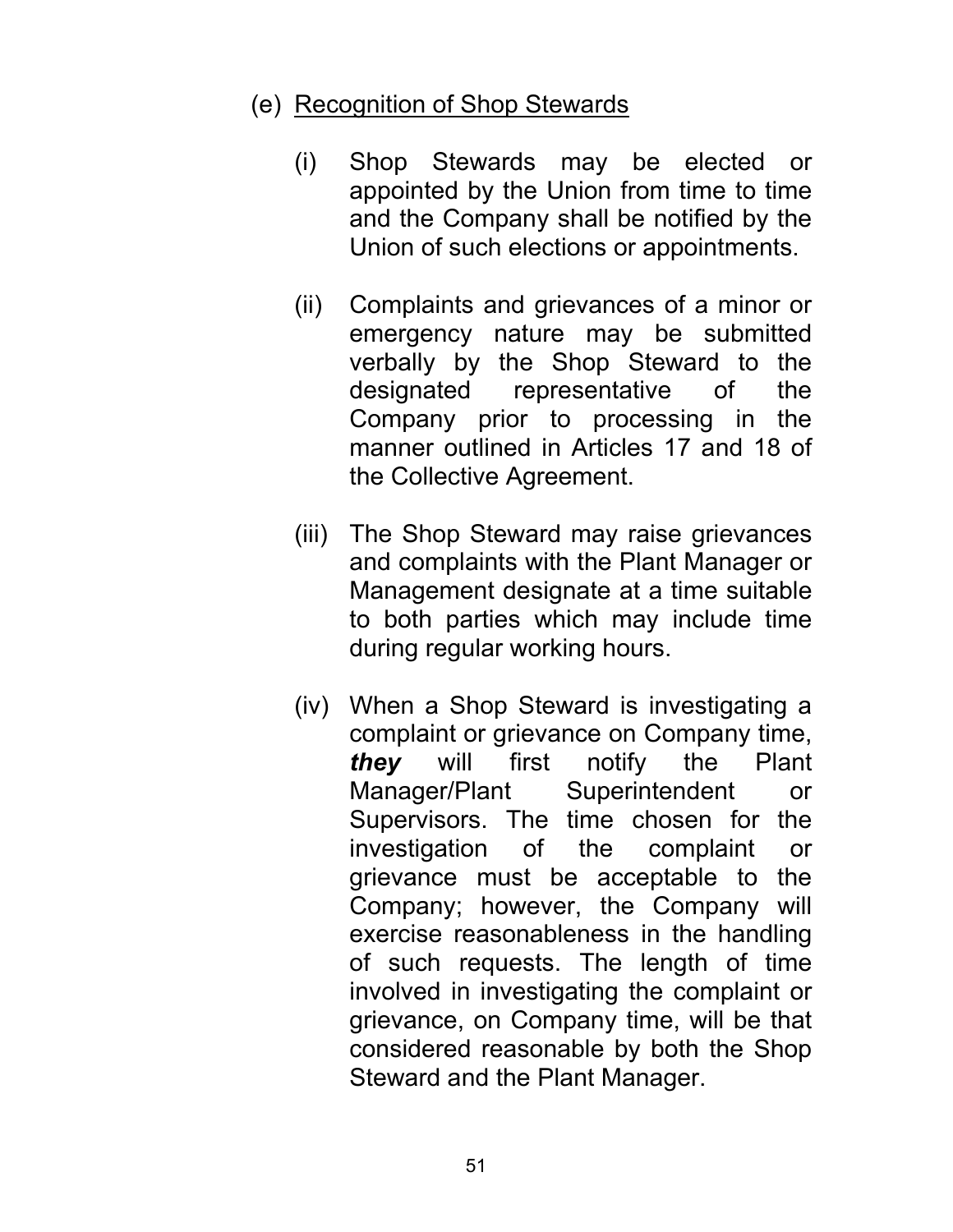- (v) It is agreed that the Shop Steward and Human Resources Manager will make every effort to resolve the complaints and grievances as quickly as possible.
- (vi) It is agreed that, as far as possible, the handling of complaints and grievances will be confined to such times that will minimize any interference with the operations of the Company.
- (vii) Shop Stewards will not suffer discrimination with respect to any condition of employment (including transfers) by reason of their involvement in lawful Union activities.
- (f) Orientation

A Shop Steward or a Union Representative shall be allowed to participate in the New Employee Orientation sessions as follows:

- (i) At the end of each session the Shop Steward or Union Representative will be allowed fifteen (15) minutes of paid time to address the new employees.
- (ii) During this time a Shop Steward or the Union Representative may: explain the Union's structure and role within the Plant, distribute copies of the Collective Agreement and/or other printed material and answer any questions that the new employees may have. *Company Officials, Managers, and anyone*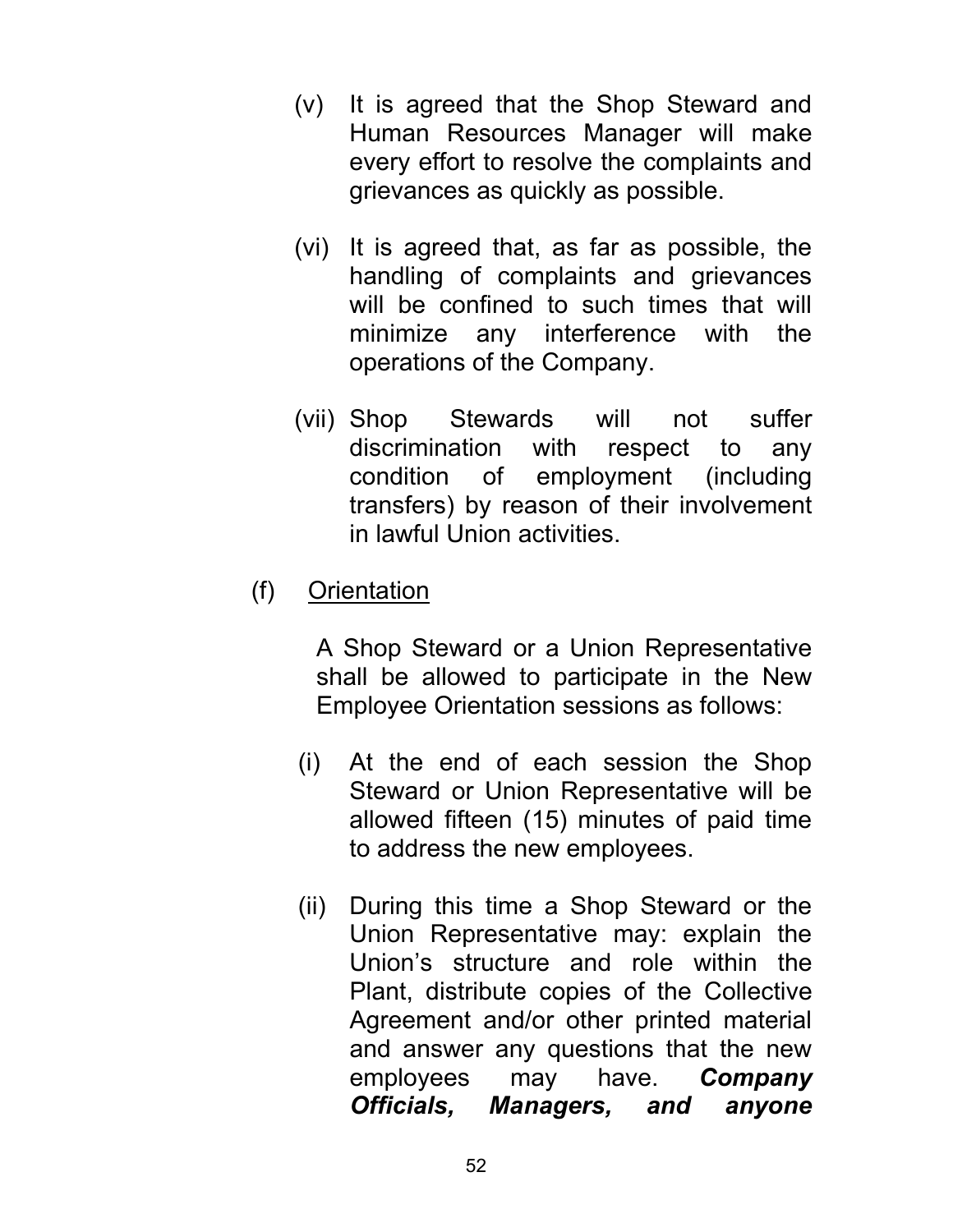## *excluded from the bargaining unit shall not be present during the Union portion of the employee orientation.*

- (g) The Company agrees to display the Union Shop card which shall be furnished to the Company free of charge by the Union.
- (h) Lockers will be provided for each employee. A Shop Steward shall be present for all locker checks. Locker checks will be posted in advance in most cases.
- (i) The parties agree to set up a Joint Work Life Committee. This committee will be composed of the following individuals:
	- (i) For the Union full-time Union Representative, Chief Steward or *their* designated representative, and one (1) other member of the bargaining committee.
	- (ii) For the Company  $-$  up to three (3) members of Management.

 This committee will meet on a monthly basis to review issues of concern to both parties.

#### Article 14 – Management's Rights

14.1 The Management of the Plant and the direction of the working force including (without limiting the generality of the foregoing) the right to hire, suspend, or discharge for cause, to assign and reassign employees to jobs, to transfer employees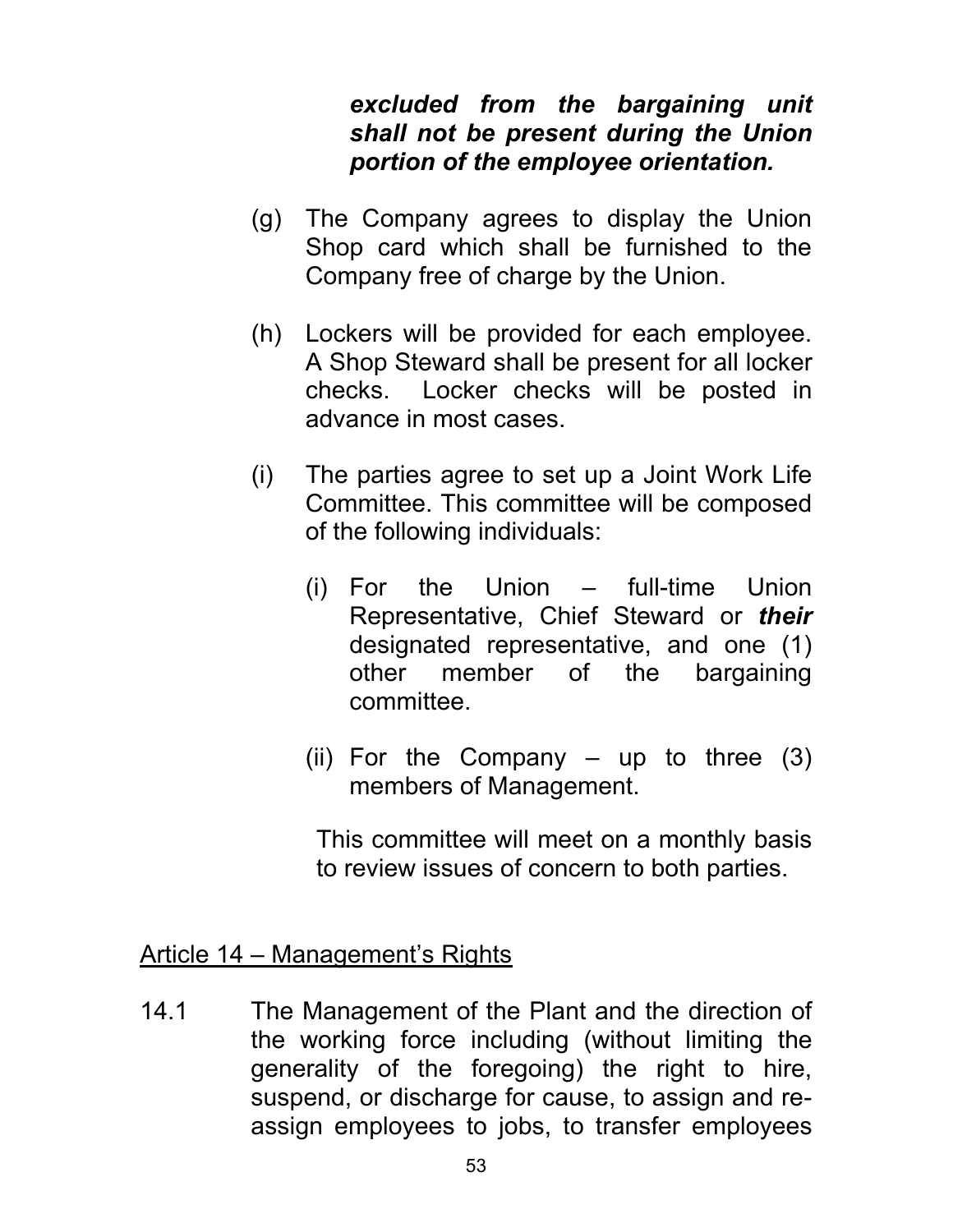from department to department, to increase and decrease the working force, to determine the products to be handled, produced, processed, or manufactured, the schedule of production, and the methods, processes, and means of production and handling are vested exclusively with the Company provided these rights will not be used to discriminate against employees.

- 14.2 Cases of disagreement shall be dealt with in accordance with the Grievance Procedure as outlined in this Agreement.
- 14.3 The Company retains all rights to manage the business not limited by the express provision of this Agreement.

Article 15 – No Discrimination

15.1 No employee shall be transferred, dismissed, or discriminated against in any way for any lawful Union activity, or for serving on a Union Committee outside of business hours, or for reporting to the Union any violation of the provisions of this Agreement.

> Any employee alleging wrongful transfer, dismissal, or discrimination, may place *their* allegation before the Union Representative and if said Representative considers that the objection has merit, the transfer, dismissal, or lay-off shall become a grievance and be subject to the Grievance Procedure as established in this Agreement.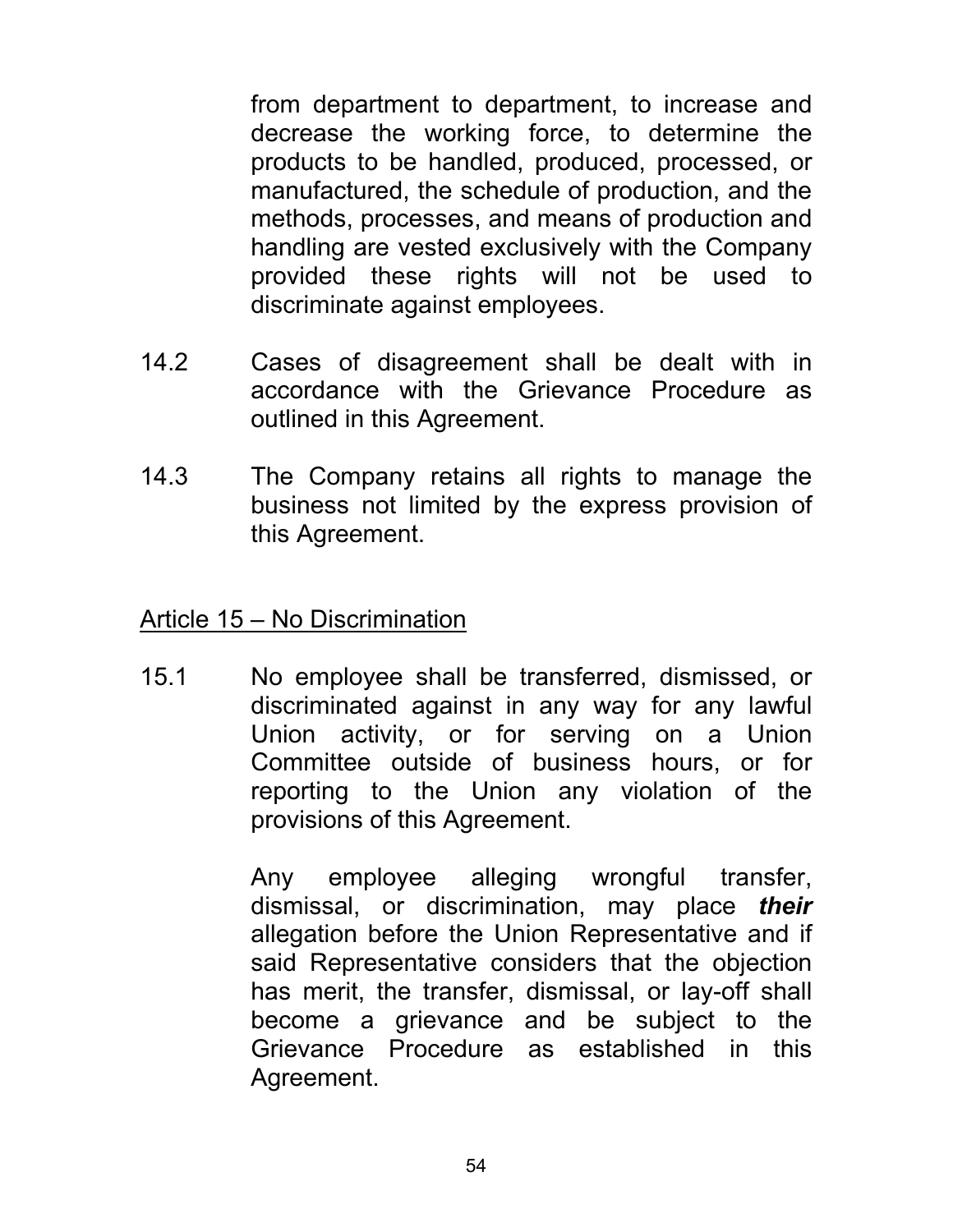There shall be no discrimination against any employee for refusal to cross a legal picket line or obey a lawful Union order. The Company further agrees that there will be no discrimination with reference to the Alberta Human Rights Act.

#### 15.2 Harassment

Where an employee alleges that harassment has occurred on the job, the employee shall have the right to grieve under the Collective Agreement.

The Union and the Company agree that the workplace should be free of harassment as defined by the Company Policy – *Prevention of Workplace Violence, Workplace* Harassment*, and Bullying*. The Company and the Union will cooperate with each other in preventing and eliminating harassment.

#### Article 16 – Successors and Assigns

16.1 This Agreement shall be binding upon the Company herein, and its successors and assigns, and no provision herein contained, shall be nullified or affected in any manner as a result of any consolidation, sale, transfer, or assignment, or any other form of business organization, or by any change geographical or otherwise, in the location of the Company herein. The Company agrees an Agreement has been entered into, as a result of which this Agreement shall continue to be binding on the person or persons or any business organization continuing the business. It is the intent of the parties that this Agreement shall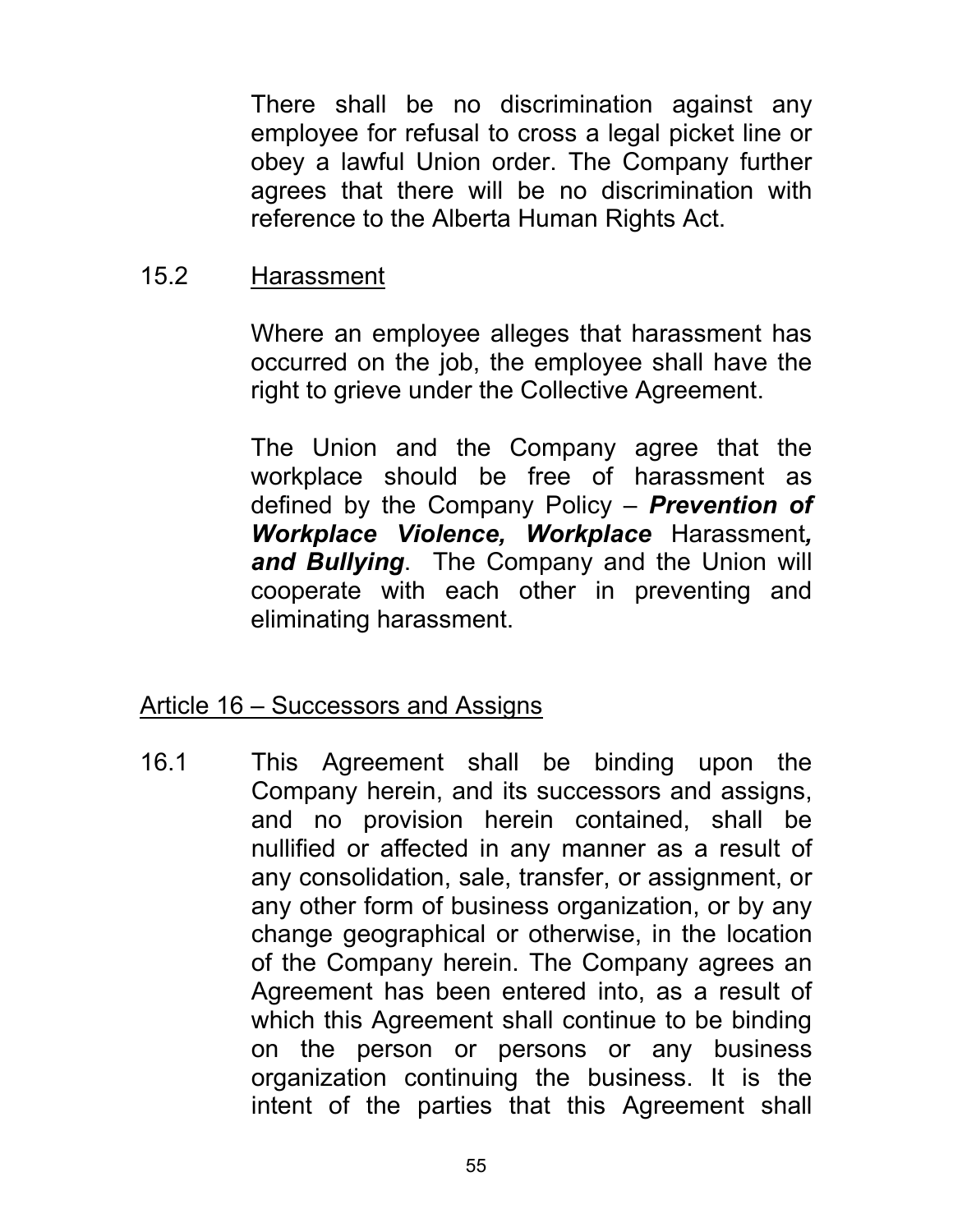remain in effect for the full term thereof, regardless of any kind of change in Management, location, form of business, organization, or ownership.

#### Article 17 – Grievance Procedure

17.1 Any complaint, disagreement, or difference of opinion between the parties hereto concerning the interpretation, application and operation, or any alleged violation of the terms of this Agreement, shall be considered a grievance.

> All grievances not presented to the Company within thirty (30) calendar days from the date the grievance arose, shall be waived.

> It is further agreed that fourteen (14) calendar days shall apply with respect to grievances concerning the dismissal of any employee.

# First Step:

The employee may discuss the matter with *their*  immediate superior, or may request the Shop Steward or Union Representative to do so on *their*  behalf.

 If the employee is not satisfied with this settlement, then:

#### Second Step:

Grievances shall be presented in writing and shall clearly set forth the grievance and the contentions of the aggrieved party following which the Union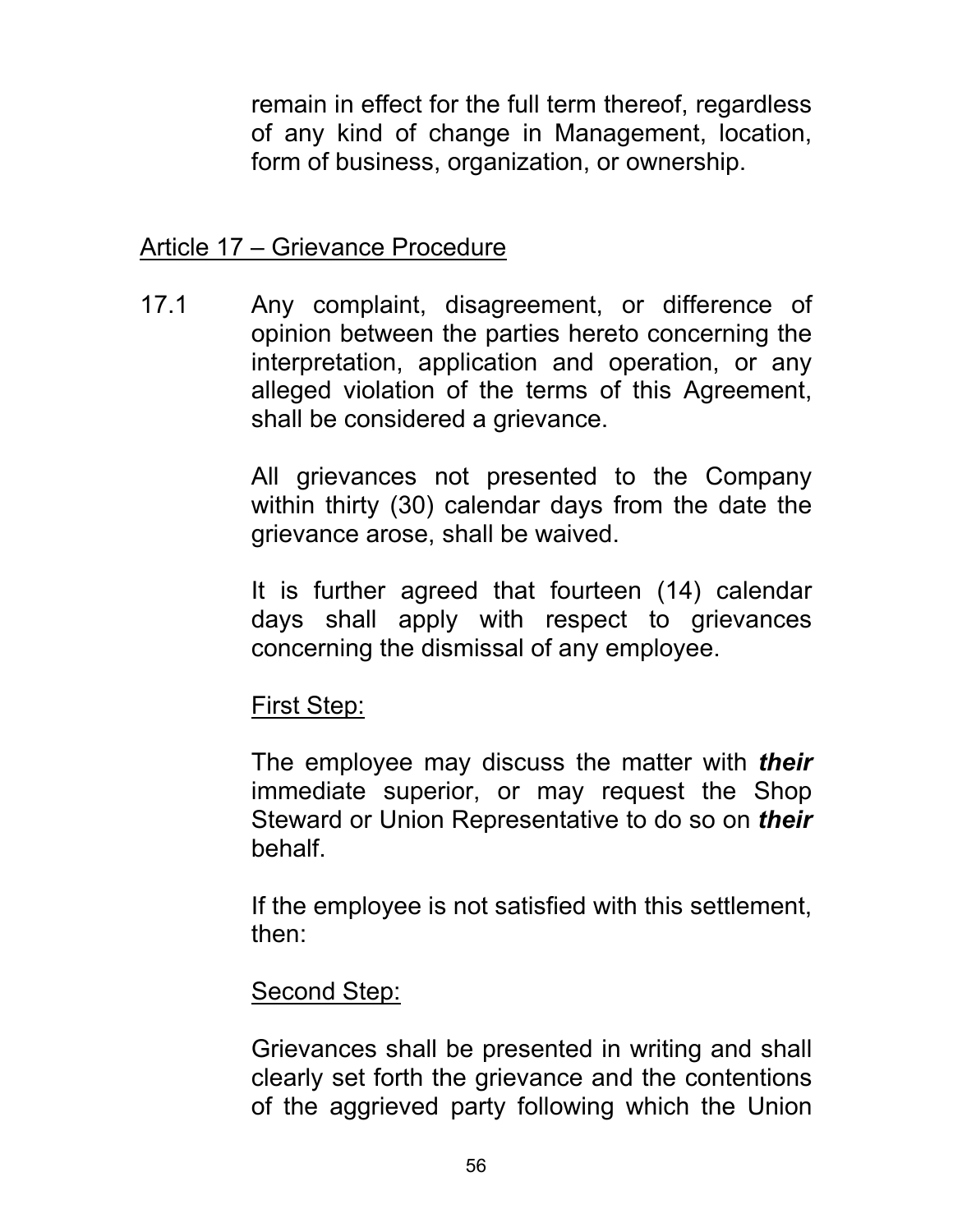Representative or Representatives, and the Human Resource's Representative of the Company may meet, or have a discussion and in good faith shall endeavor to settle the grievance submitted. If a satisfactory settlement cannot be reached, or if the party fails to meet the other party within fourteen (14) days of receiving the written grievance, either party may, by written notice served on the other require submission of the grievance to Arbitration. Such Arbitration to be established in the manner provided in Article 18 of this Agreement.

17.2 The record of any disciplinary action shall not be referred to or used against an employee at any time after eighteen (18) months following such action.

#### Article 18 – Arbitration

18.1 The grievance may be referred to a single arbitrator by notice in writing to the other party within thirty (30) working days of the decision in the second step of the grievance procedure.

> If the parties are unable to agree within twenty (20) working days after the request for arbitration on a person to act as a single Arbitrator, either party may request in writing that the Director of Mediation Services of the Province of Alberta appoint a single Arbitrator.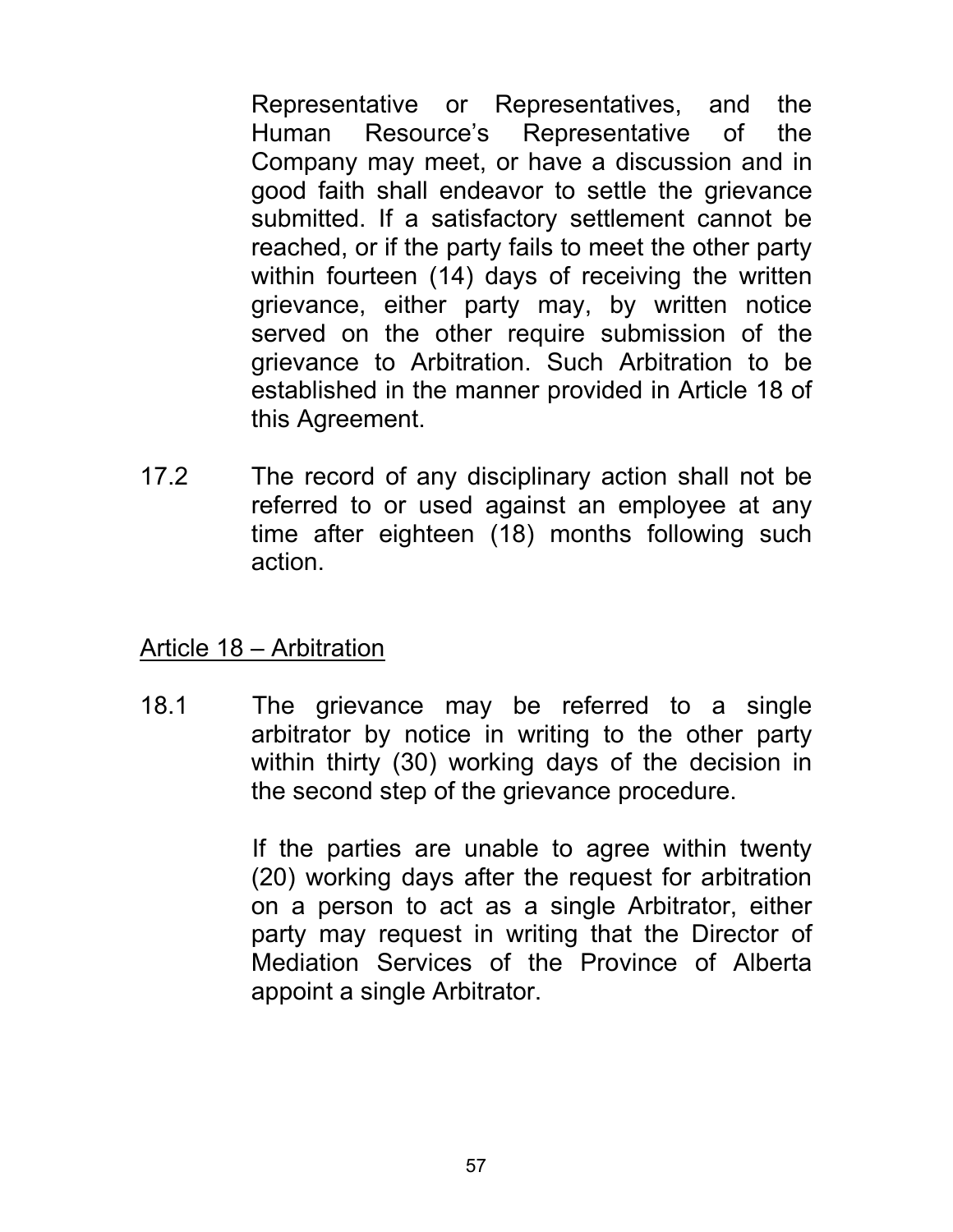# Article 19 – Guaranteed Work Week

This *article* will apply only to those employees who are permanent full-time employees of the Company.

For the purposes of this article, "full-time permanent employees" shall mean any employees employed for a period of time exceeding three (3) consecutive months.

Where an employee is entitled to the guaranteed work week and is called to work during the week, they shall be entitled to receive pay not less than thirty-two (32) hours per week and seventy-two (72) hours per pay (bi-weekly) regardless of the fact that such employee may not work that many hours.

The following provisions shall apply in this regard:

- (a) The Company will adjust employees in proportion to the work available or expected to be available. To provide such regular employees with guaranteed hours of work, the Company shall be free to distribute within departments and to transfer employees from one department to another, reasonable consideration being given to seniority, ability*,* and to any extreme changes in physical working conditions.
- (b) The Company expects all employees will perform conscientiously, whatever task may be assigned to them in their respective departments. If any employee refuses to perform the work assigned to them, the Company shall be absolved from any guarantee in respect of the work performed during that week.
- (c) The guarantee shall be the same for weeks in which one (1) of the eleven (11) Statutory Holidays occur as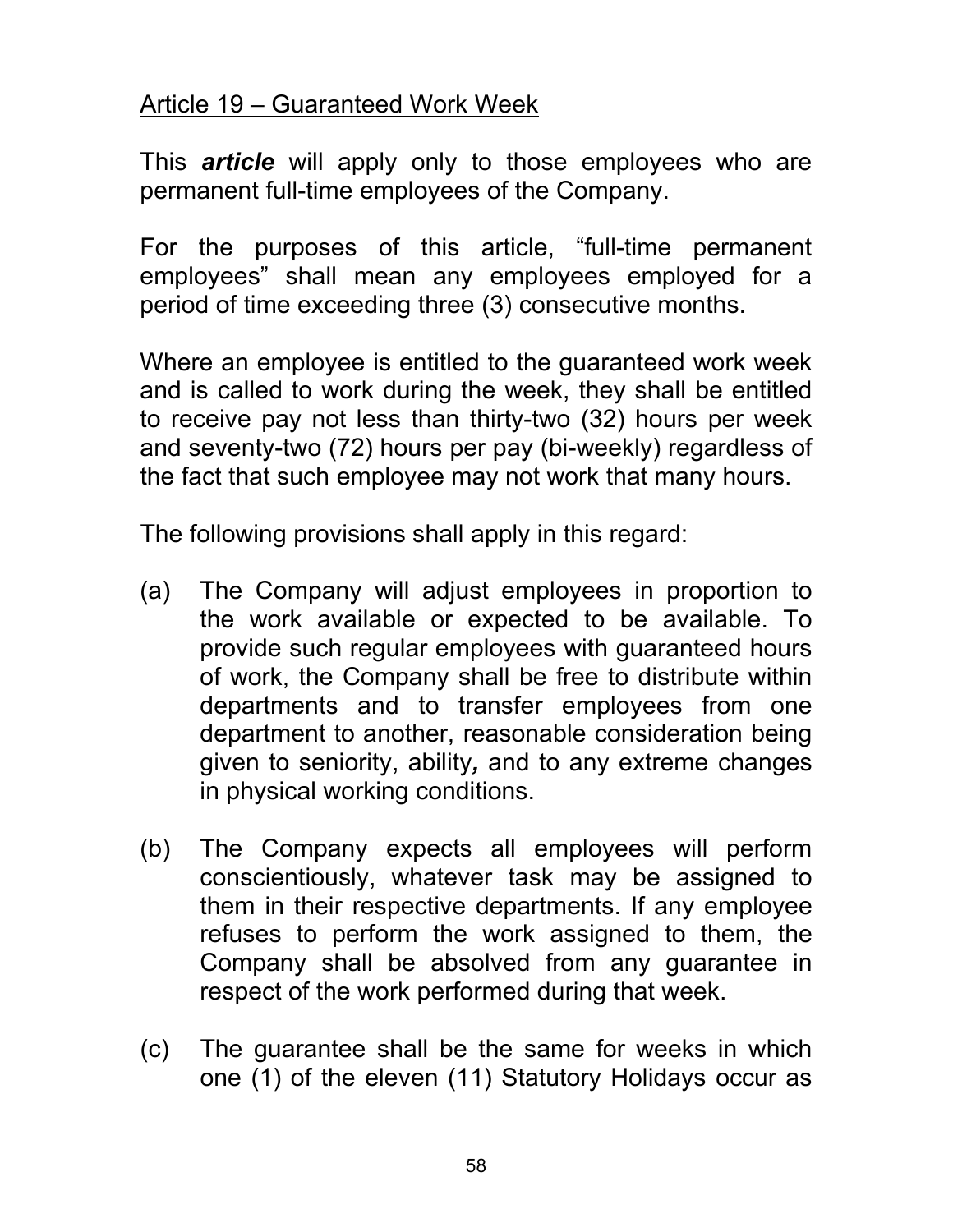in other weeks, the pay received for said Statutory Holiday shall be regarded as part of the guarantee.

- (d) Any employee who is absent from work after having started to work on a week which would entitle them to receive the guaranteed work week, shall have their guarantee reduced by the time so lost.
- (e) Any employee who is laid off in excess of one (1) month is not eligible for the guaranteed work week provision in the week of recall.
- (f) Where overtime or other premium paid hours are worked they shall be computed as, one (1) hour worked is one (1) hour of the guarantee only.
- *(g) Despite the above, employees hired after the date of ratification of this Agreement must work four thousand, one hundred sixty (4,160) hours before becoming eligible for the provisions of the guaranteed work week.*

# Article 20 – Termination and Renewal

This Agreement shall be effective from April 3rd, *2019*, until April 2<sup>nd</sup>, 2025, and shall remain in force thereafter from year to year, but either party may not less than sixty (60) days or more than one hundred and twenty (120) days before expiry or renewal date of such Agreement, give notice in writing to the other party to terminate such Agreement or to negotiate a revision thereof.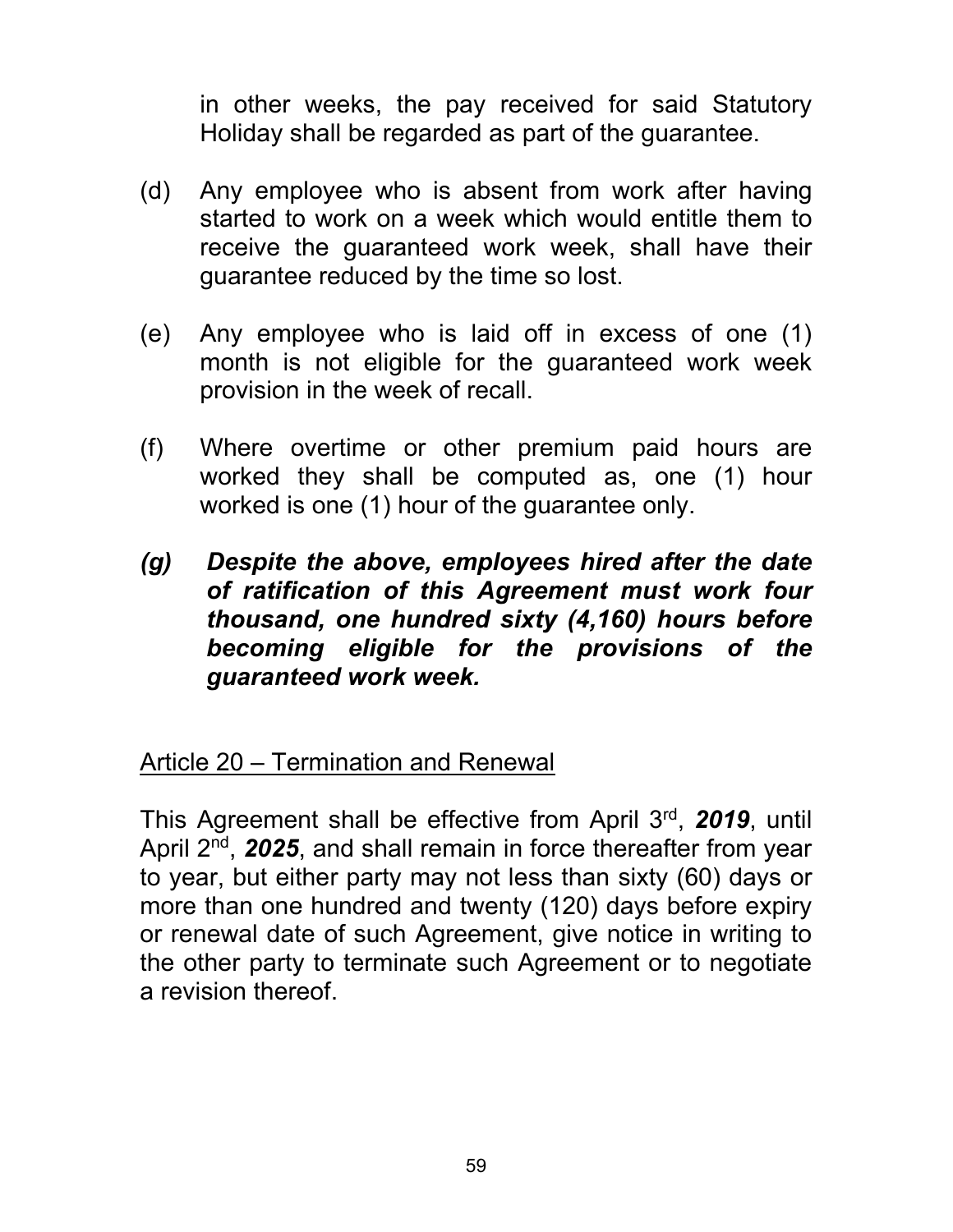|                                                                                                                                                       |  | Signed this ______ day of _____________, 20___.                                                                                                                                                                                                                                   |
|-------------------------------------------------------------------------------------------------------------------------------------------------------|--|-----------------------------------------------------------------------------------------------------------------------------------------------------------------------------------------------------------------------------------------------------------------------------------|
| For the Company:                                                                                                                                      |  | For the Union:                                                                                                                                                                                                                                                                    |
|                                                                                                                                                       |  |                                                                                                                                                                                                                                                                                   |
|                                                                                                                                                       |  |                                                                                                                                                                                                                                                                                   |
| Company Committee:                                                                                                                                    |  | <b>Bargaining Committee:</b>                                                                                                                                                                                                                                                      |
| <b>Gerry Beadle</b><br><b>Christian Glico</b><br><b>Christina Clark-Turcotte</b><br><b>Manvinder Malhi</b><br><b>Stephanie Sangster</b><br>Lisa Walsh |  | Marcello Wani<br><b>Cheryl Bubenchak</b><br><b>Amin Brhanu</b><br><b>Brook Kidane</b><br>Gamachu (Dima) Duresso<br><b>Kueg Ayai</b><br><b>Fasile Aberra</b><br><b>Myline Adaci</b><br><b>Adrian Laureano</b><br><b>Jeff Ible</b><br><b>AI Olinek</b><br><b>Ricardo de Menezes</b> |
|                                                                                                                                                       |  |                                                                                                                                                                                                                                                                                   |

This Agreement was ratified *March 16, 2021*.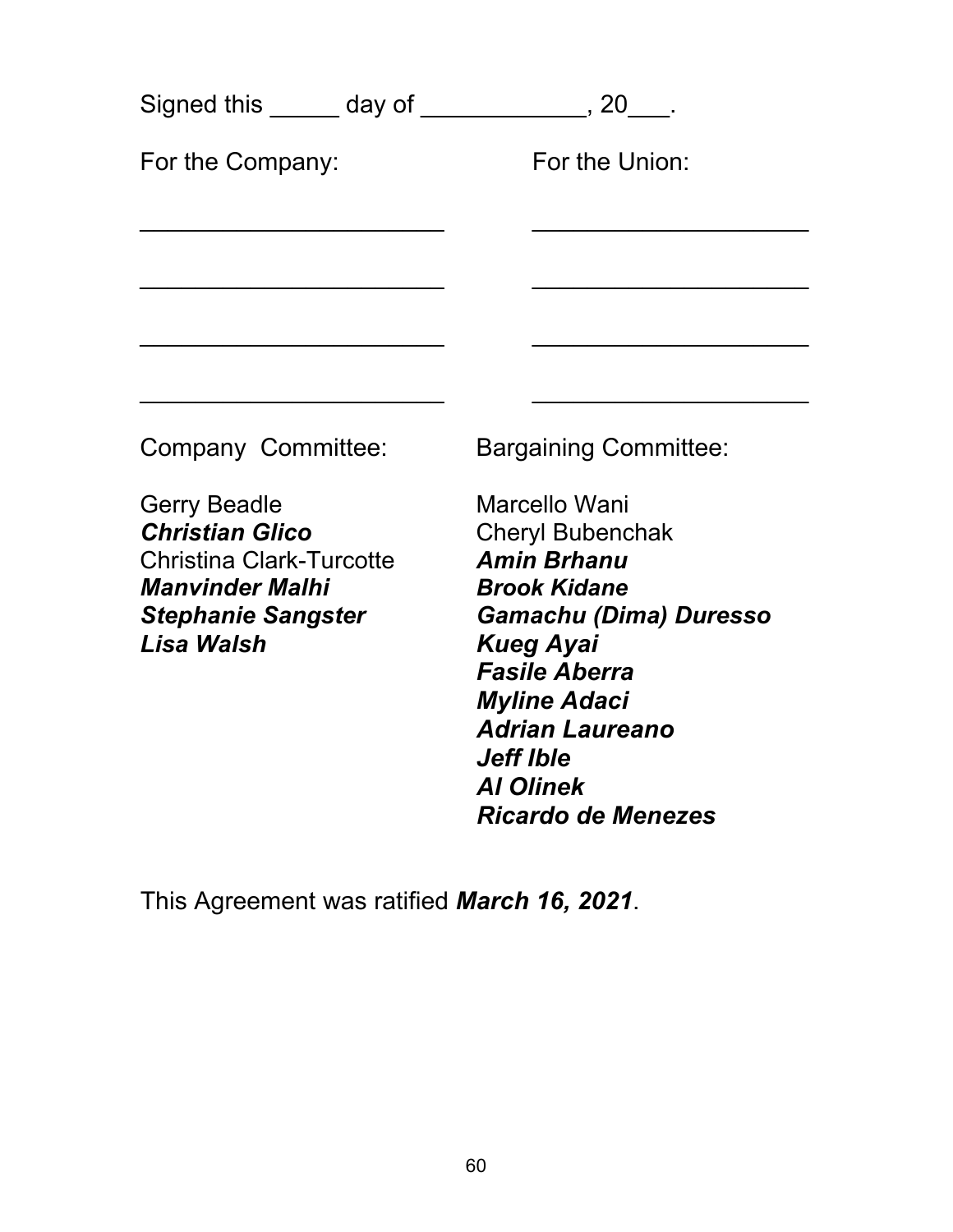# Appendix "A"

|                                                    | Current | 2019    | 2020    | 2021    | 2022    | 2023    | 2024    |
|----------------------------------------------------|---------|---------|---------|---------|---------|---------|---------|
| P <sub>1</sub>                                     |         | \$0.55  | \$0.40  | \$0.35  | \$0.35  | \$0.45  | \$0.50  |
| <b>Starting rate</b>                               | \$17.35 | \$17.90 | \$18.30 | \$18.65 | \$19.00 | \$19.45 | \$19.95 |
| After 6 months                                     | \$17.85 | \$18.40 | \$18.80 | \$19.15 | \$19.50 | \$19.95 | \$20.45 |
| After 12 months                                    | \$18.35 | \$18.90 | \$19.30 | \$19.65 | \$20.00 | \$20.45 | \$20.95 |
|                                                    |         |         |         |         |         |         |         |
| <b>Base Rates</b>                                  |         |         |         |         |         |         |         |
| After<br>eighteen<br>months<br>(18)<br>(Base Rate) | \$20.93 | \$21.48 | \$21.88 | \$22.23 | \$22.58 | \$23.03 | \$23.53 |
|                                                    |         |         |         |         |         |         |         |
| P <sub>3</sub>                                     |         |         |         |         |         |         |         |
| Evisceration<br>Worker                             | \$21.08 | \$21.63 | \$22.03 | \$22.38 | \$22.73 | \$23.18 | \$23.68 |
| Certified                                          |         |         |         |         |         |         |         |
| Evisceration<br>Worker                             | \$21.85 | \$22.40 | \$22.80 | \$23.15 | \$23.50 | \$23.95 | \$24.45 |
|                                                    |         |         |         |         |         |         |         |
| P <sub>4</sub>                                     |         |         |         |         |         |         |         |
| <b>First Aid</b><br>(Full-time)                    | \$21.43 | \$21.98 | \$22.38 | \$22.73 | \$23.08 | \$23.53 | \$24.03 |
|                                                    |         |         |         |         |         |         |         |
| P <sub>5</sub>                                     |         |         |         |         |         |         |         |
| Assemble/Sort<br>Orders                            | \$21.53 | \$22.08 | \$22.48 | \$22.83 | \$23.18 | \$23.63 | \$24.13 |
| Jack<br>Power                                      |         |         |         |         |         |         |         |
| Operator                                           | \$21.53 | \$22.08 | \$22.48 | \$22.83 | \$23.18 | \$23.63 | \$24.13 |
| <b>Saw Operators</b>                               | \$21.53 | \$22.08 | \$22.48 | \$22.83 | \$23.18 | \$23.63 | \$24.13 |
| <b>Scale Operator</b>                              | \$21.53 | \$22.08 | \$22.48 | \$22.83 | \$23.18 | \$23.63 | \$24.13 |
| Truck &<br>Crate                                   |         |         |         |         |         |         |         |
| Washer                                             | \$21.53 | \$22.08 | \$22.48 | \$22.83 | \$23.18 | \$23.63 | \$24.13 |
| <b>Tub Washer</b>                                  | \$21.53 | \$22.08 | \$22.48 | \$22.83 | \$23.18 | \$23.63 | \$24.13 |
| <b>Inventory Clerk</b>                             | \$21.53 | \$22.08 | \$22.48 | \$22.83 | \$23.18 | \$23.63 | \$24.13 |
| <b>Tray Monitor</b>                                | \$21.53 | \$22.08 | \$22.48 | \$22.83 | \$23.18 | \$23.63 | \$24.13 |
| <b>Utility Person</b>                              | \$21.53 | \$22.08 | \$22.48 | \$22.83 | \$23.18 | \$23.63 | \$24.13 |
| Lifter                                             | \$21.53 | \$22.08 | \$22.48 | \$22.83 | \$23.18 | \$23.63 | \$24.13 |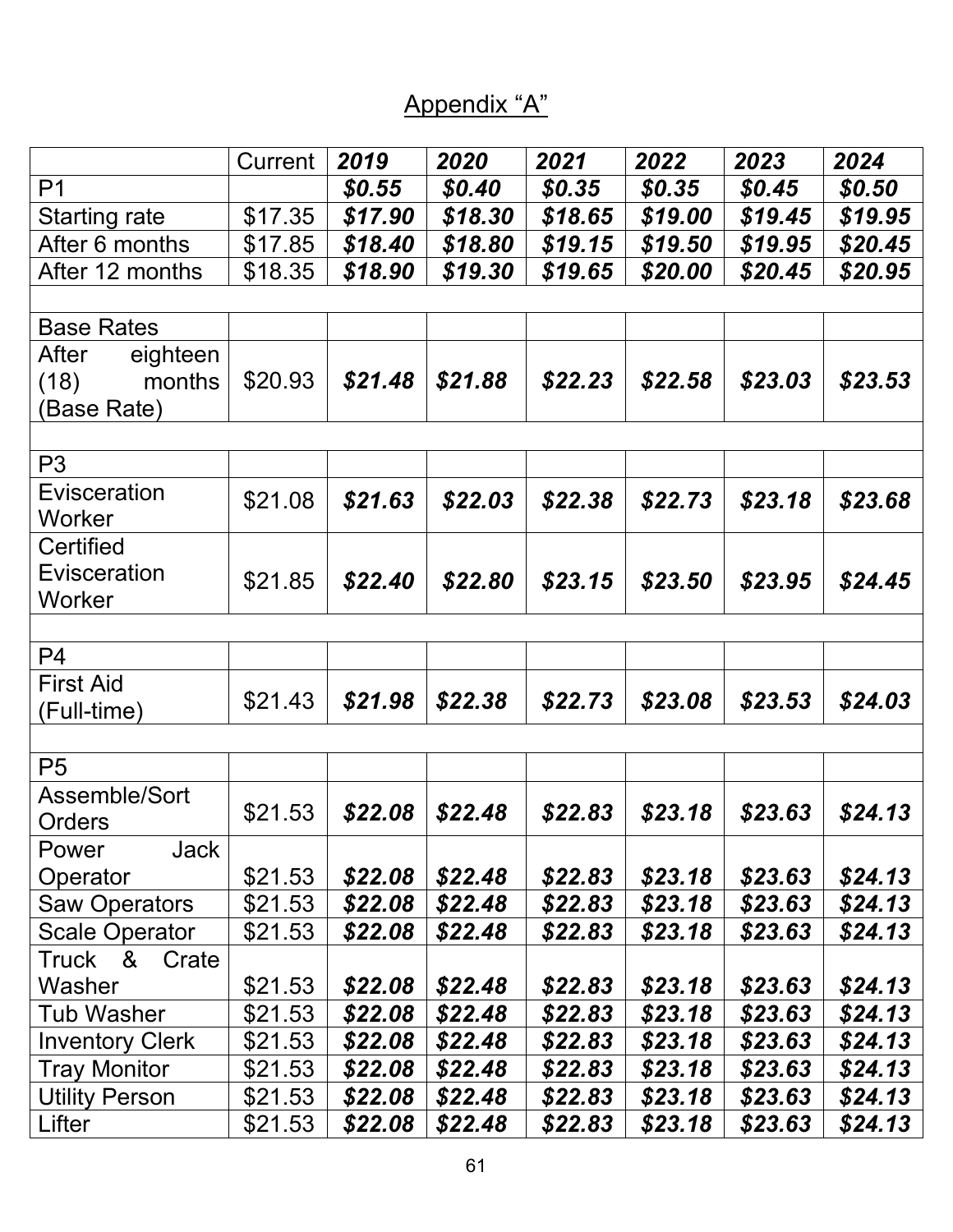|                                 | Current | 2019    | 2020    | 2021    | 2022    | 2023    | 2024    |
|---------------------------------|---------|---------|---------|---------|---------|---------|---------|
| Sanitation                      |         |         |         |         |         |         |         |
| Person                          | \$21.53 | \$22.08 | \$22.48 | \$22.83 | \$23.18 | \$23.63 | \$24.13 |
| <b>Chicken Combo</b>            | \$21.53 | \$22.08 | \$22.48 | \$22.83 | \$23.18 | \$23.63 | \$24.13 |
| <b>Shoveler</b>                 |         |         |         |         |         |         |         |
| HQ<br>Rapid                     |         |         |         |         |         |         |         |
| <b>Loaders</b>                  | \$21.53 | \$22.08 | \$22.48 | \$22.83 | \$23.18 | \$23.63 | \$24.13 |
| <b>First</b><br><b>Advanced</b> |         |         |         |         |         |         |         |
| Aid                             | \$21.53 | \$22.08 | \$22.48 | \$22.83 | \$23.18 | \$23.63 | \$24.13 |
|                                 |         |         |         |         |         |         |         |
| P <sub>6</sub>                  |         |         |         |         |         |         |         |
| Freezer                         |         |         |         |         |         |         |         |
| Lift<br>Hand/Fork               | \$21.68 | \$22.23 | \$22.63 | \$22.98 | \$23.33 | \$23.78 | \$24.28 |
| Operator                        |         |         |         |         |         |         |         |
| Receiver/Shipper                | \$21.68 | \$22.23 | \$22.63 | \$22.98 | \$23.33 | \$23.78 | \$24.28 |
|                                 |         |         |         |         |         |         |         |
| P <sub>7</sub>                  |         |         |         |         |         |         |         |
| <b>Live Processor</b>           | \$21.85 | \$22.40 | \$22.80 | \$23.15 | \$23.50 | \$23.95 | \$24.45 |
| <b>Live Hangers</b>             | \$21.85 | \$22.40 | \$22.80 | \$23.15 | \$23.50 | \$23.95 | \$24.45 |
|                                 |         |         |         |         |         |         |         |
|                                 |         |         |         |         |         |         |         |
| P <sub>8</sub>                  |         |         |         |         |         |         |         |
| <b>Shunt</b><br><b>Truck</b>    |         |         |         |         |         |         |         |
| No<br><b>Driver</b>             | \$21.68 | \$22.23 | \$22.63 | \$22.98 | \$23.33 | \$23.78 | \$24.28 |
| <b>Ticket</b>                   |         |         |         |         |         |         |         |
| <b>Shunt</b><br>Truck           |         | \$27.05 | \$27.45 | \$27.80 | \$28.15 | \$28.60 |         |
| <b>Driver Class 1</b>           | \$26.50 |         |         |         |         |         | \$29.10 |
|                                 |         |         |         |         |         |         |         |
| P <sub>9</sub>                  |         |         |         |         |         |         |         |
| Journeyman                      | \$34.00 | \$34.55 | \$34.95 | \$35.30 | \$35.65 | \$36.10 | \$36.60 |
| <b>Power Engineer</b>           |         |         |         |         |         |         |         |
|                                 |         |         |         |         |         |         |         |
| P <sub>10</sub>                 |         |         |         |         |         |         |         |
| Journeyman                      | \$38.35 | \$38.90 | \$39.30 | \$39.65 | \$40.00 | \$40.45 | \$40.95 |
| Electrician                     |         |         |         |         |         |         |         |
| Journeyman                      | \$38.35 | \$38.90 | \$39.30 | \$39.65 | \$40.00 | \$40.45 | \$40.95 |
| Millwright                      |         |         |         |         |         |         |         |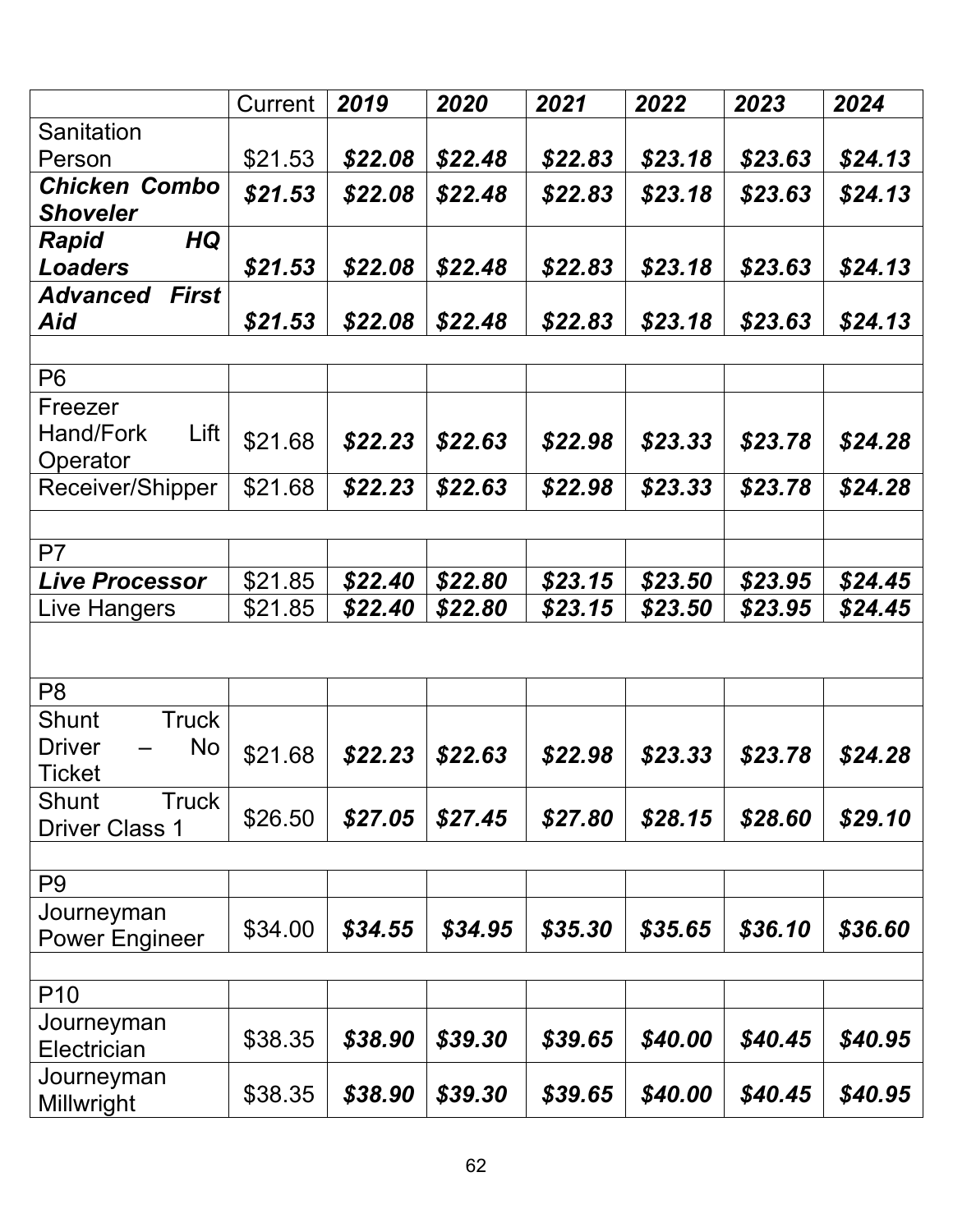|                                       | Current                                                                                                                                                    | 2019    | 2020                             | 2021                                                                                                                           | 2022    | 2023    | 2024    |
|---------------------------------------|------------------------------------------------------------------------------------------------------------------------------------------------------------|---------|----------------------------------|--------------------------------------------------------------------------------------------------------------------------------|---------|---------|---------|
| Journeyman<br><b>Trailer Mechanic</b> | \$38.35                                                                                                                                                    | \$38.90 | \$39.30                          | \$39.65                                                                                                                        | \$40.00 | \$40.45 | \$40.95 |
| Apprentice                            |                                                                                                                                                            |         |                                  |                                                                                                                                |         |         |         |
| General<br>Maintenance                | \$26.85                                                                                                                                                    | \$27.40 | \$27.80                          | \$28.15                                                                                                                        | \$28.50 | \$28.95 | \$29.45 |
|                                       |                                                                                                                                                            |         |                                  |                                                                                                                                |         |         |         |
| <b>Lead Hand</b>                      | \$1.10 per hour more than the top wage in their department or<br>subsection.<br>Maintenance Lead Hand is paid \$1.10 per hour above their<br>current rate. |         |                                  |                                                                                                                                |         |         |         |
| Note:                                 |                                                                                                                                                            |         | the performance of their duties. | $P1$ , $P2$ , and $P3$ – these positions will not require an<br>employee to lift in excess of 35 lbs/16 kgs at any time during |         |         |         |

\*Certified Evisceration description: "Only payable to fully certified employee's performing the full rotation of certified positions."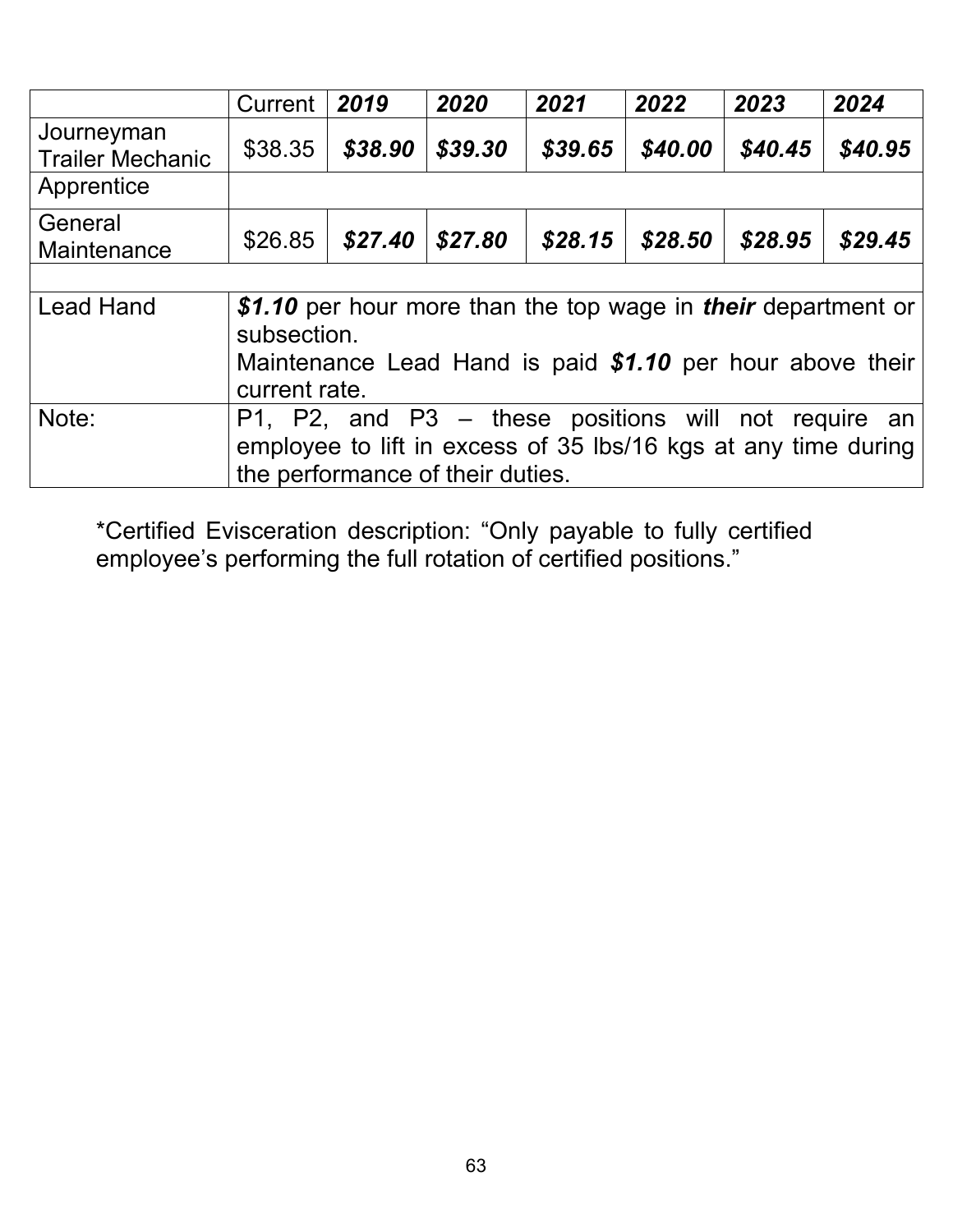### Letters of Understanding

| Between: | Sofina Foods Inc. (Lilydale Division)                             |
|----------|-------------------------------------------------------------------|
| And:     | United Food and Commercial Workers<br>Canada Union, Local No. 401 |

#### 1. Re: Temporary Foreign Workers

Should there be a conflict or potential conflict in the language of the Collective Agreement and the temporary foreign workers, the Company shall meet with the Union to discuss and attempt to resolve the issue.

#### 2. Re: Hand Slaughtering for Religious Purposes

The Union recognizes that the Company processes "Halal" poultry products which requires expert hand slaughtering services in accordance with Islamic law.

The Union further recognizes that neither the Company nor its employees currently have the required expertise to perform this work.

Accordingly, and notwithstanding any Article to the contrary, the Union agrees that the Company may use third party contractors to perform hand slaughtering services in connection with its "Halal" products.

These individuals will not be performing work that is normally performed by employees.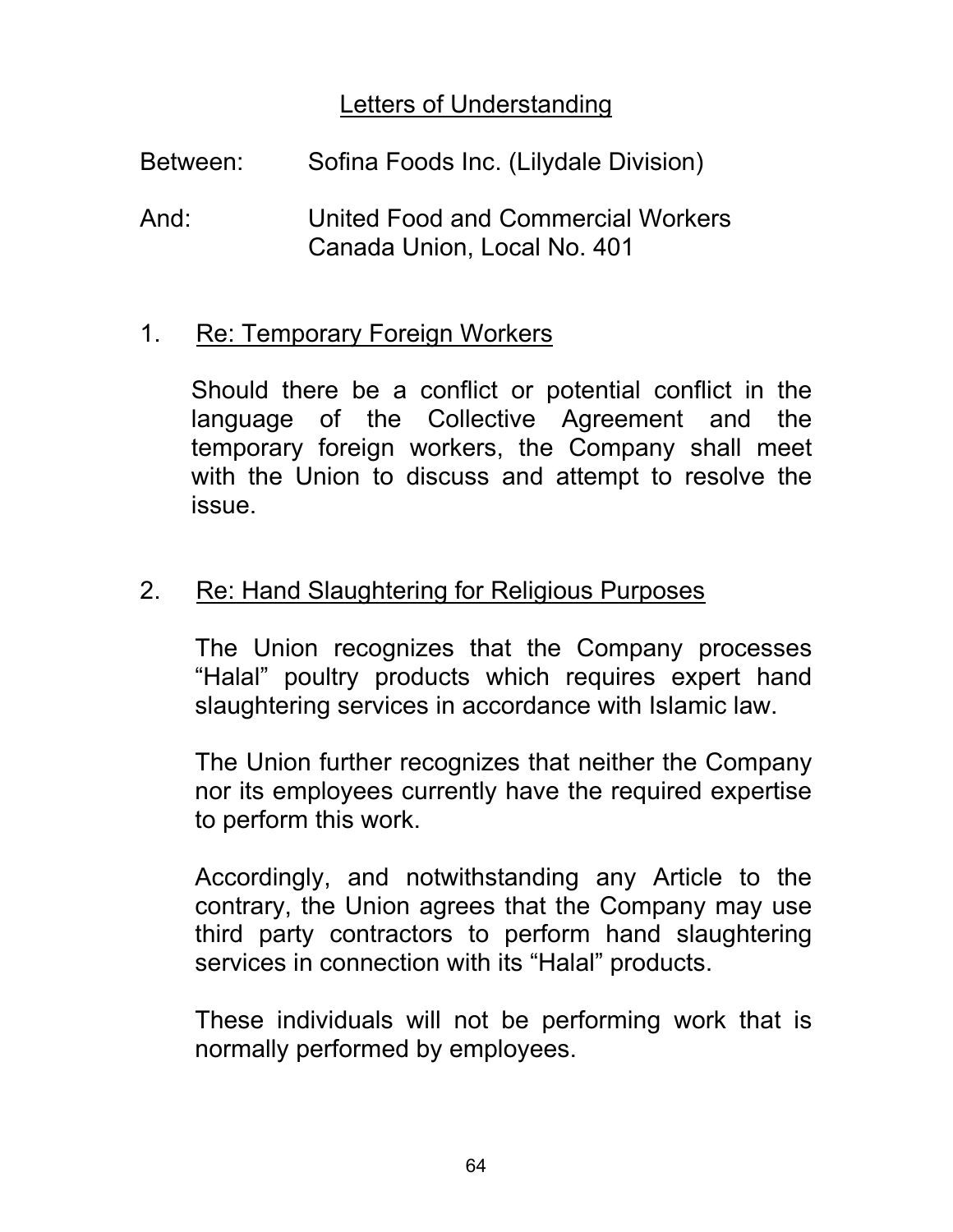The Company agrees that as part of this letter of understanding, there shall be no reduction in hours or in the work currently being performed by members of the bargaining unit as a result.

This letter will expire with the Collective Agreement.

# *3. Re: Common Anniversary Date for Vacation*

*Following the Company's move to its new production facility: the Union and the Company, at the request of either party and provided that one (1) month notice has been given, shall meet and discuss moving to a common anniversary date for the purpose of vacation accrual and scheduling employees. Any decision regarding a common anniversary date shall be made by mutual agreement.* 

# *4. Re: State of Emergency*

- *1. During the renewal Collective Agreement negotiations, the parties discussed the process surrounding states of emergency. The Company agrees that should the Provincial Government declare a state of emergency that materially impacts the bargaining unit, the Company will contact the Union and share and review any applicable plans.*
- *2. The parties recognize employee and customer safety are of paramount value. The parties agree to, at a minimum, meet directions issued by the*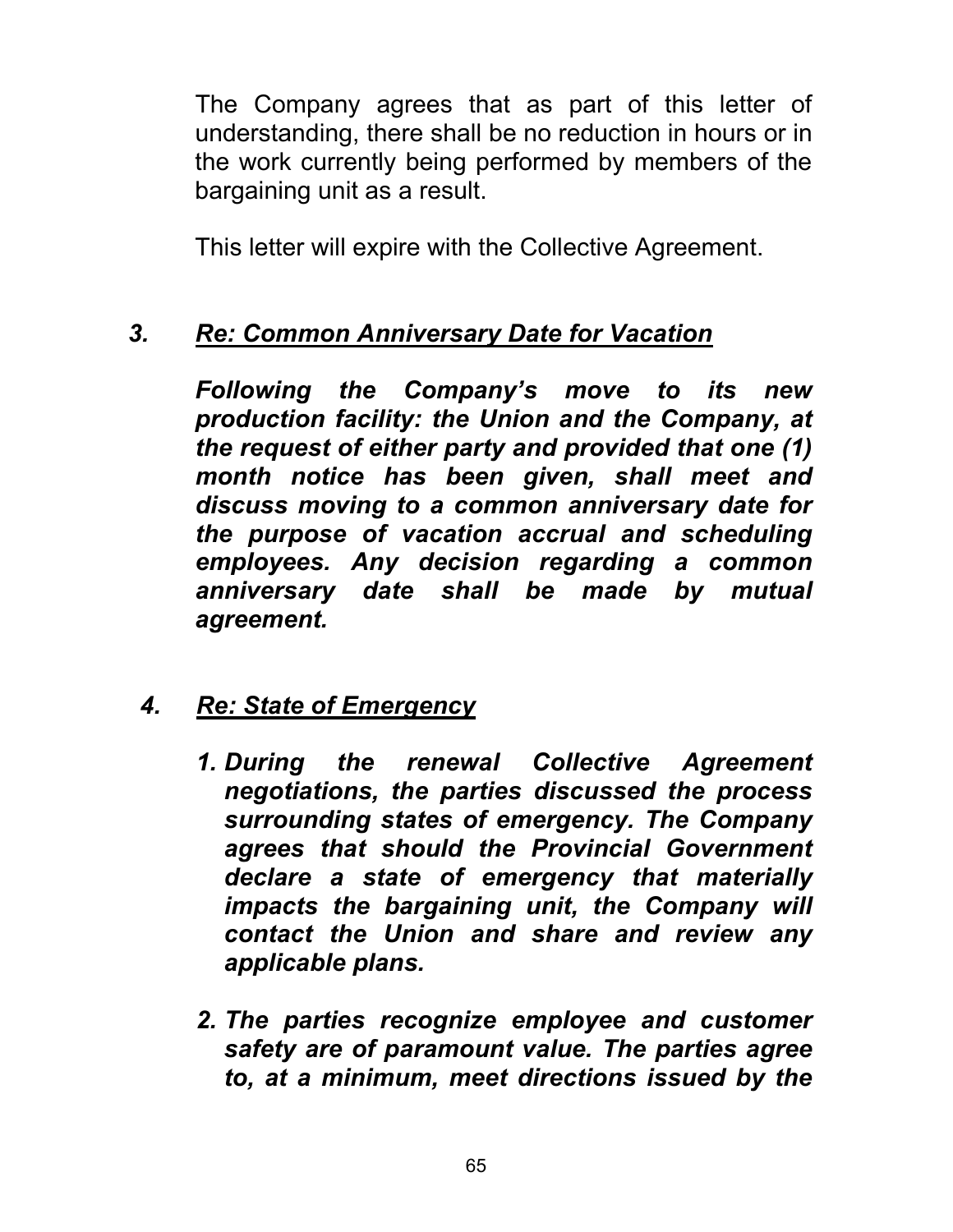*applicable government authorities in these circumstances.* 

- *3. The Company commits to maintain its existing practices as it relates to notifying and sharing information with the Union when a COVID-19 positive has been confirmed by public health. This includes notifying the Union that Occupational Health and Safety, Alberta Health Services, or Workers Compensation are visiting the Plant when advance notice has been provided so that the Union can participate. When an emergency is declared, the Company commits to share with the Union Labour Relations Officer as soon as reasonably possible any changes in PPE, additional security, screening measures, and/or changes to shifts or working conditions.*
- *4. If a COVID-19 positive has been confirmed by public health, the Company shall provide the Union with the names of the confirmed positive employees, contact information (upon approval by the employee), last day worked, and expected return to work. The Union shall keep this information strictly confidential.*
- *5. The Company and the Union agree to continue to make every reasonable effort to ensure that AHS authorized COVID-19 vaccines are prioritized for our essential workforce as soon as reasonably possible. Employees will be strongly encouraged by the parties to take the vaccine in the interest of workplace health and safety; however, the vaccine will not be mandatory unless the applicable government authorities require mandatory COVID-19 vaccinations for Albertans*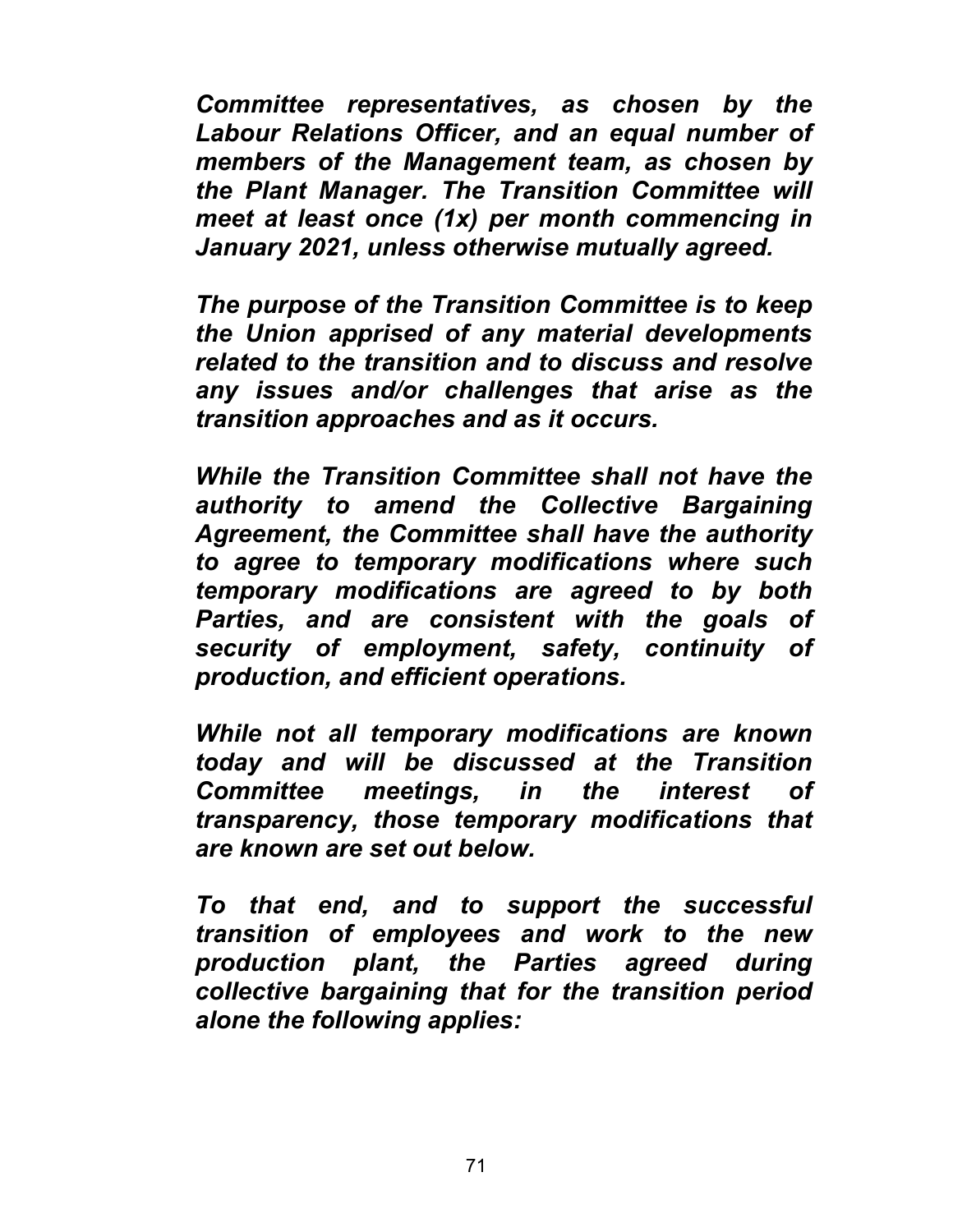## *Voluntary Signup Sheet*

- *To facilitate the transition to the new plant, the Company will advise how many employees are needed at the new plant at any point, for how long and what the roles and shifts are for the available work at the new plant.*
- *To be eligible for the transition work at the new production plant, employees must:*
	- *be currently in the same role and same shift as the Company lists on the signup sheet; however, shift exceptions may be made by the Company based on training needs and operational requirements at both plants;*
	- *have the ability to get their own transportation to the new production plant;*
	- *not be on vacation, a leave of absence or have a doctor or dentist appointment for any of the days they signed up for work at the new production plant.*
- *The Company, will post the signup sheet for volunteers as it requires and with as much notice as reasonably possible with both parties understanding the unpredictability of a transition and that the length of notice may vary.*
- *Employees will be selected based on seniority and qualifications to perform the work provided the Company's operational requirements are being met at both plants.*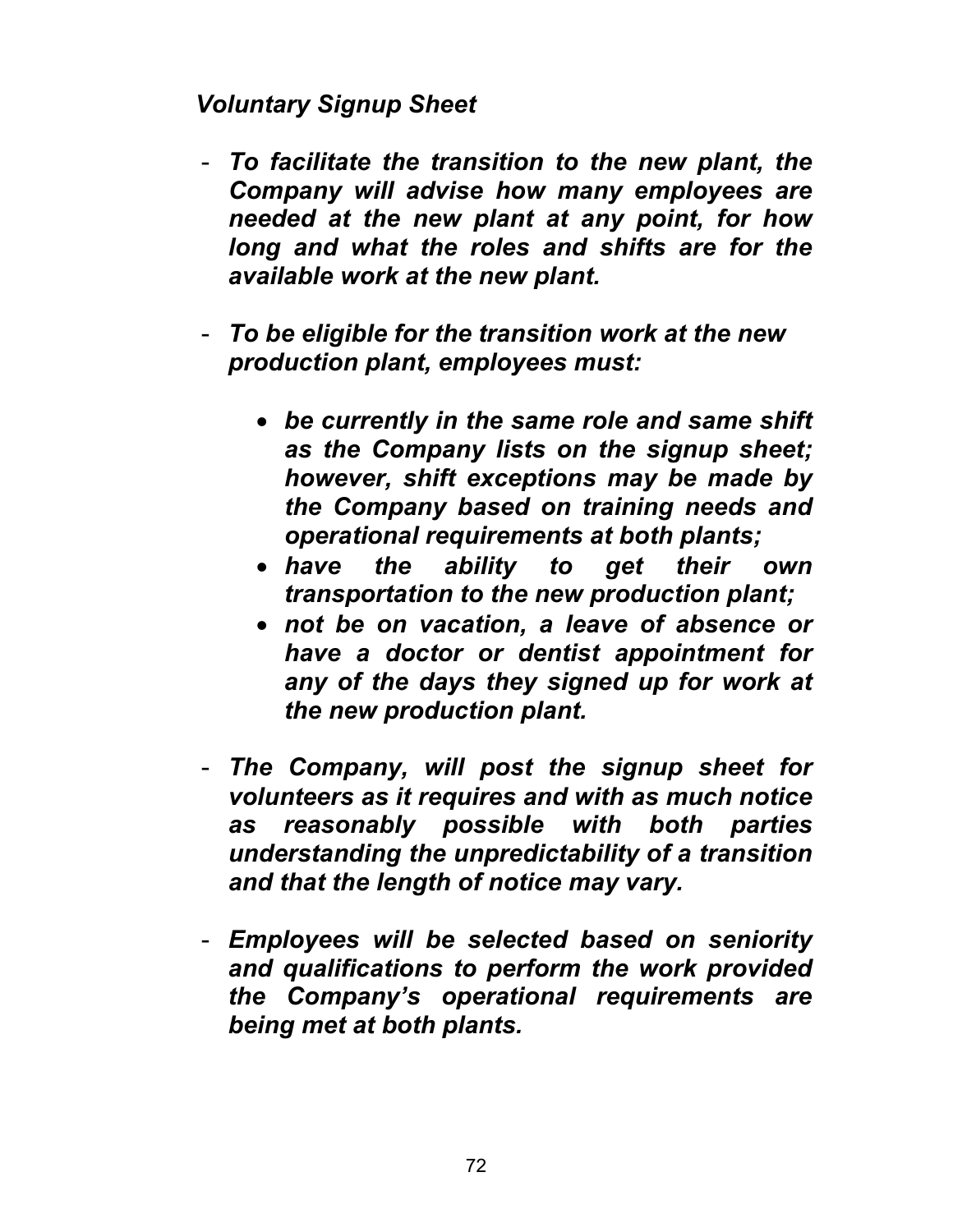- *If there are not enough volunteers on the signup sheet, the most junior qualified employee on the applicable shift will transition to the new plant.* 

*Collective Bargaining Agreement Articles Not Triggered by the Transition:* 

- *Job Postings (Article 4.8 and 4.13);*
- *Temporary Job Vacancies (4.9);*
- *Transfers (Article 4.12);*
- *Complete Plant Closing (Article 9.2);*
- *Layoff (Article 9.3);*
- *Successors and Assigns (Article 16).*

*Temporary Modification to the Collective Bargaining Agreement:* 

- *Basic Work Week and Overtime (Article 3)* 
	- *overtime will be assigned based on the plant that employees are scheduled to work at on the day the OT is available and not both plants;*
	- *given the unpredictability of the transition:* 
		- *while every effort will be made to meet the shift change notice requirements set out in the Collective Agreement, there is an understanding that flexibility on the required notice for shift changes will likely be required without triggering overtime entitlements at both production plants.*
		- *while every effort will also be made to provide break times as per the Collective Agreement, at the new production plant the Parties agree that some flexibility is required with scheduling breaks in the*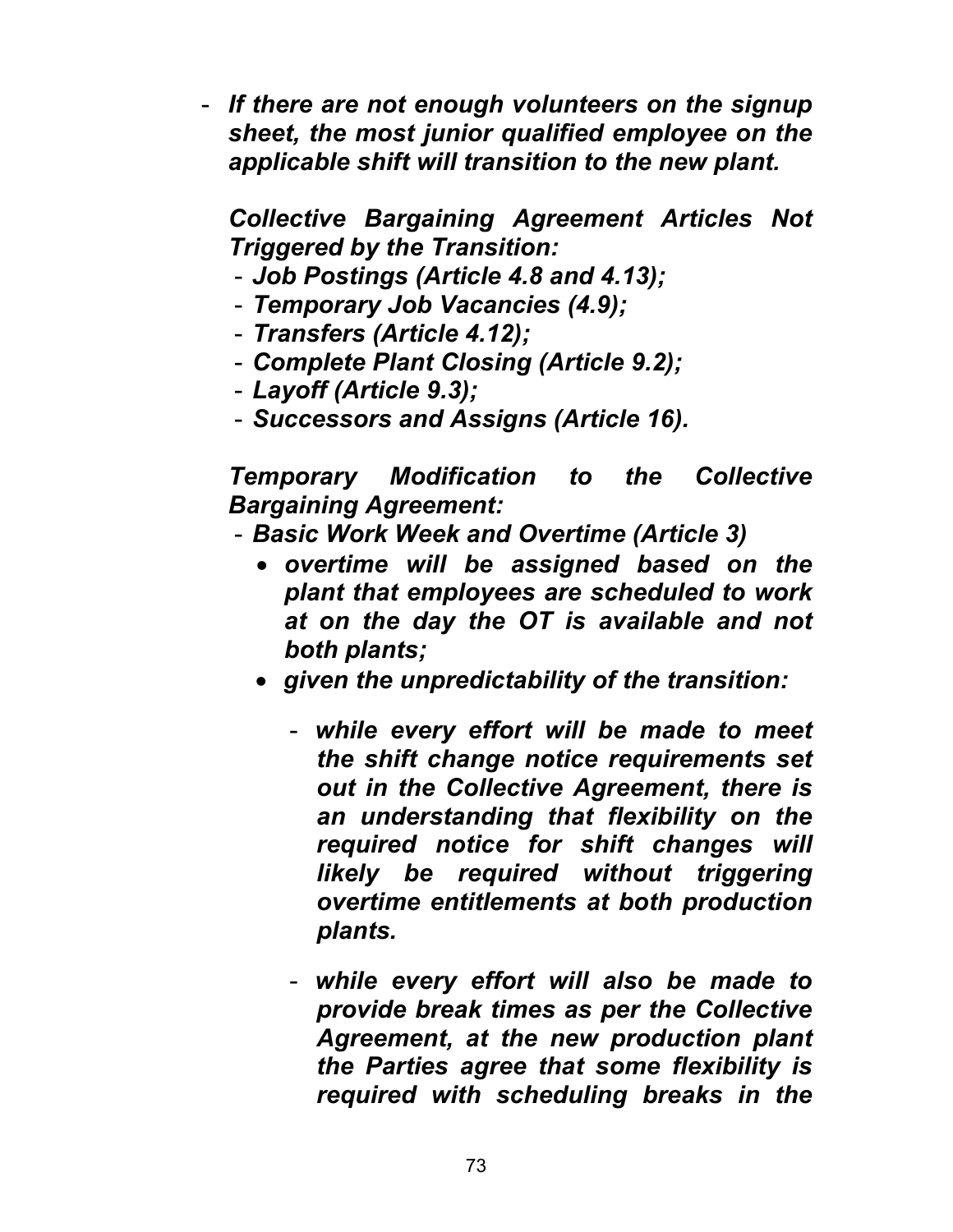*event of an equipment breakdown without triggering overtime.* 

- *Seniority (Article 4)* 
	- *Because there will be a period of time where both plants are operational, the Parties recognize that temporary staffing adjustments must be made. Employees will temporarily be entitled to work outside of the bargaining unit for longer than six (6) months at both plants and for more than one (1x) time without loss of seniority*
- *Health and Safety (Article 12)*

*While the terms of this LOU apply to modify portions of the Collective Bargaining Agreement during the transition period, the contents of the LOU itself are not subject to the grievance and arbitration process.*